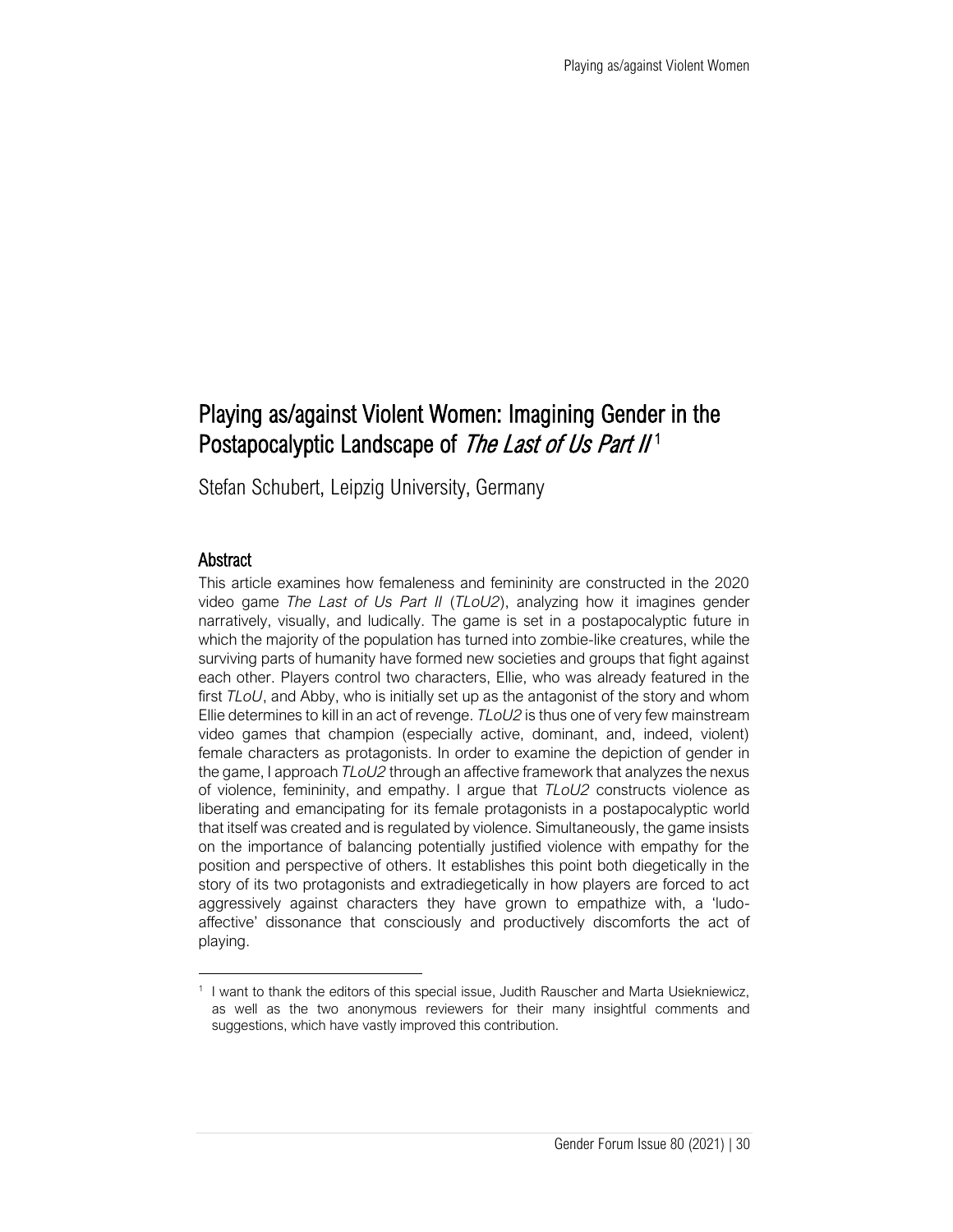## 1. Introduction: The Last of Us Part II and Gendered Anti-Fandom

When the video game *The Last of Us Part II* was released in June 2020, it garnered a polarized reaction: game critics and journalists praised the game as one of the best available for the PlayStation 4, while some players seemingly considered it a definite failure. This divided reception was encapsulated in the average scores that the website *Metacritic* tracks for 'critic reviews'—95 out of 100 right after the game's release—and for the 'user score': 3.4 out of 10 (Tassi). As it turned out, the game was subject to 'review-bombing,' a concerted effort by players of certain communities (most of whom had not had the time to finish the game) to 'bombard' the game with bad reviews. Despite this concerted effort, which seems to have been driven by a particularly outspoken minority of players, *The Last of Us Part II* has now been cemented as one of the most highly praised video games in gaming history, collecting "more game of the year awards than any other release ever" (Calvin) and at times being called a "work of art" (Glennon). Yet even after so many months of critical acclaim and popular success, disdain for the game still remains strong in some digital communities (Trumbore). While there are certainly legitimate complaints against the game, the kind of 'hatewatching' or 'anti-fandom' (cf. Click) that some gamers have organized around focuses not so much on the game itself but on what some players think it represents. Put differently, the outrage says something about a particular segment of (US) gaming culture rather than about the quality of the game. Indeed, the main complaints lodged against *The Last of Us Part II* in these critiques (cf. Trumbore) have to do with how it represents gender, alleging that this is a game made by and intended for "'social justice warriors'" (Trumbore) because it features a female protagonist (Ellie) who is shown in a same-sex relationship, a second female protagonist (Abby) whose muscular physique is not normatively feminine, and another character (Lev) who is transgender (Byrd; Glennon; Trumbore).<sup>2</sup> For any other type of fictional narrative, and perhaps especially works of speculative fiction in other media, the inclusion of these characters might not have been particularly noteworthy, but in the realm of video games, non-normative forms of sexuality and gender identity are still rarely represented. In *The Last of Us Part II*, as Jen Glennon summarizes, the presence of queer characters

<sup>&</sup>lt;sup>2</sup> Many of these players would certainly criticize this as an unfair characterization, claiming instead that their complaints are merely about the game's story decisions. However, besides a few other aspects of the game that get targeted in these reactions, most of the complaints can be linked back to a sexist and frequently explicitly anti-feminist ideology, a tendency within video-game communities that has already been explored in considerable detail (cf. Cote; Fox and Tang).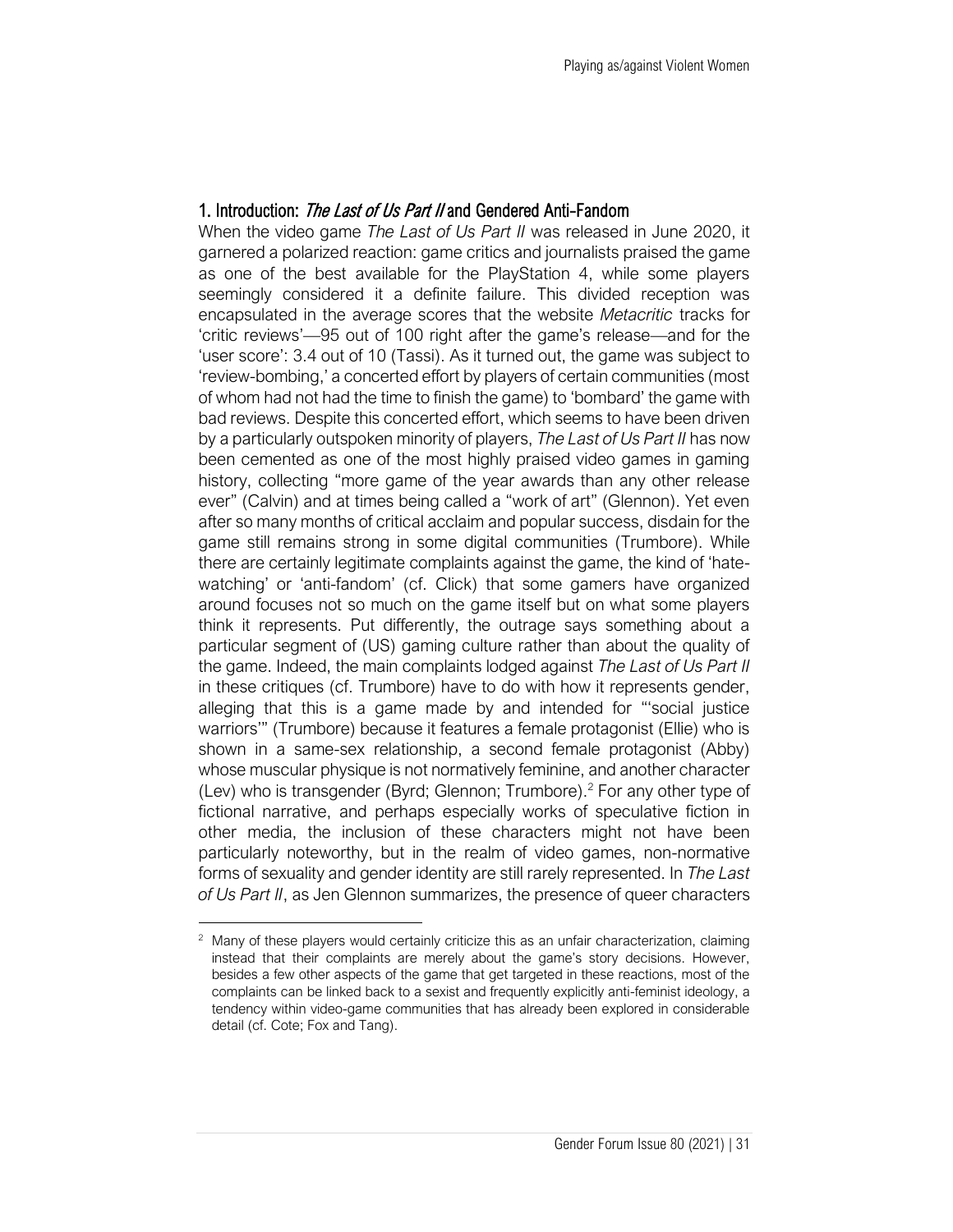has led to a number of outspoken players being "angered by what they perceived as [game developer] Naughty Dog and game director Neil Druckmann's desire to 'force' left-leaning views on gender and sexuality into the game" (Glennon).

In this sense, the backlash against the game certainly fits into the regressive political climate that has predominantly been visible in the United States both in 2020 and in previous years (not just since Trump's election, but certainly amplified by it). On a smaller scale, the controversy around *The Last of Us Part II* is also related to the notorious Gamergate harassment campaign, which has brought to light the deep-seated anti-feminist and antiqueer sentiments in some segments of the 'gaming community' (cf. Cote 177-87; Murray, *On Video Games* 35-42). However, I posit that the game's content is worth a much closer look than is possible within these broader 'political' strokes implied in the controversy surrounding the game's alleged 'feminist agenda.' In particular, I would like to propose that the game uses its postapocalyptic setting to complicate and defamiliarize 'traditional' conceptions of femininity common in speculative fiction as well as in video games, particularly through the omnipresence of violence.

*The Last of Us Part II* is a sequel to a game by the same name released in 2013. Both present a fictional world in which the United States suffered an outbreak of a mutated cordyceps fungus that turns infected humans into highly aggressive zombie-like creatures (called 'Infected' in the game). The outbreak occurred in 2013, with the first game taking place twenty years later, in 2033, and the second one mainly in 2038 (while also including a few flashbacks). Both games depict a ruined civilization, a world in which nature has reclaimed some of the cities that humans have abandoned and in which danger is ever-present not only because of the roaming Infected but also because different groups of humans vie for authority over the remaining cities. In the original game, players control a character called Joel, a smuggler who lives in Boston's quarantine zone, which is under the totalitarian rule of the militarized FEDRA (Federal Disaster Response Agency), one of the last remnants of the US government. Joel travels westward across the US to deliver a teenage girl, Ellie, to a group of scientists called the Fireflies. Ellie is immune to the infection and hence of interest to the scientists. Over the course of the journey, Ellie and Joel gradually form a close bond. Only when they reach the Fireflies in Salt Lake City does Joel learn that in order for the scientists to try to create a cure, Ellie would have to die. As a result, Joel proceeds to kill most of the Fireflies in order to save Ellie from this procedure and lies to her afterwards, claiming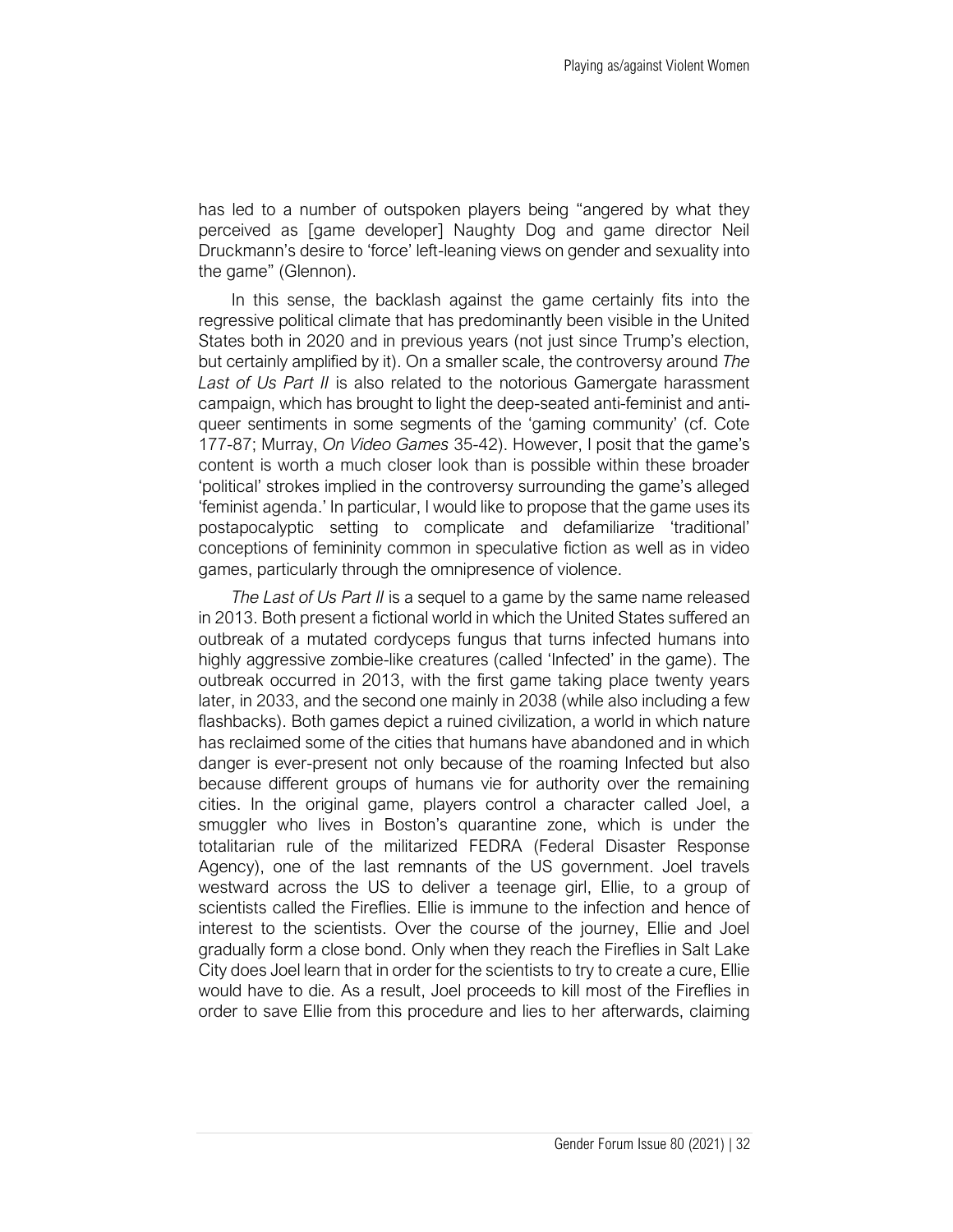that they were unable to develop a cure and that there are other immune people.<sup>3</sup>

In the sequel, players control Ellie instead of Joel. Through later flashbacks, they find out that she has grown distant from Joel after discovering the truth about his actions—she was especially furious that he chose her life over the chance for a cure. Early on in the second game, Joel is killed by Abby, whose father—as players find out much later—was killed by Joel when he rescued Ellie from the Fireflies. Following Joel's brutal murder, Ellie in turn plots to take revenge. Accompanied by her girlfriend Dina, she tracks down Abby in Seattle. Players first witness the three days Ellie spends in Seattle from her perspective, then they switch over to Abby's during the same time. The game concludes after multiple pursuits and confrontations between the two characters, who, eventually, forsake their plans for revenge and go their separate ways. The switch from (mainly) controlling Joel in the first game to playing as both Ellie and Abby in the sequel recontextualizes the franchise's postapocalyptic setting by letting players explore it from the perspective and through the experiences of two different (but equally violent) female characters.

In terms of the gameplay (i.e., the way in which the game works and players interact with it), *The Last of Us Part II* (*TLoU2*) is an action adventure. Players control Ellie and Abby from a third-person perspective. With the camera positioned behind their avatars, players move through the environment, fight against Infected and human enemies with a variety of weapons, sneak around them, find helpful equipment, and overall traverse the game's postapocalyptic world in order to pursue Ellie's and Abby's individual goals. There are a number of cutscenes in the game, i.e., filmic sequences when players have to watch the narrative unfold without any possibility to intervene. In addition to that, dialogues between characters also take place 'automatically' while players are in control of the protagonists (and can, for instance, move away from a character they are speaking to). In order to glean more narrative information on what has happened in the game's storyworld, players can also overhear conversations between other

<sup>&</sup>lt;sup>3</sup> Most of the characters and narrative events from the first game are important for the second one, yet I will focus on the latter in this article and refer to the previous one only if it is relevant for understanding aspects of the second game. Thematically, there are also important parallels between the two titles, and there is quite a bit of scholarship on the first game that can help contextualize the second one as well—for instance on nature and the environment (cf. Green), fatherhood (cf. Hill; Cruea), femininity (cf. Jones), and whiteness (cf. Murray, *On Video Games* 109-21).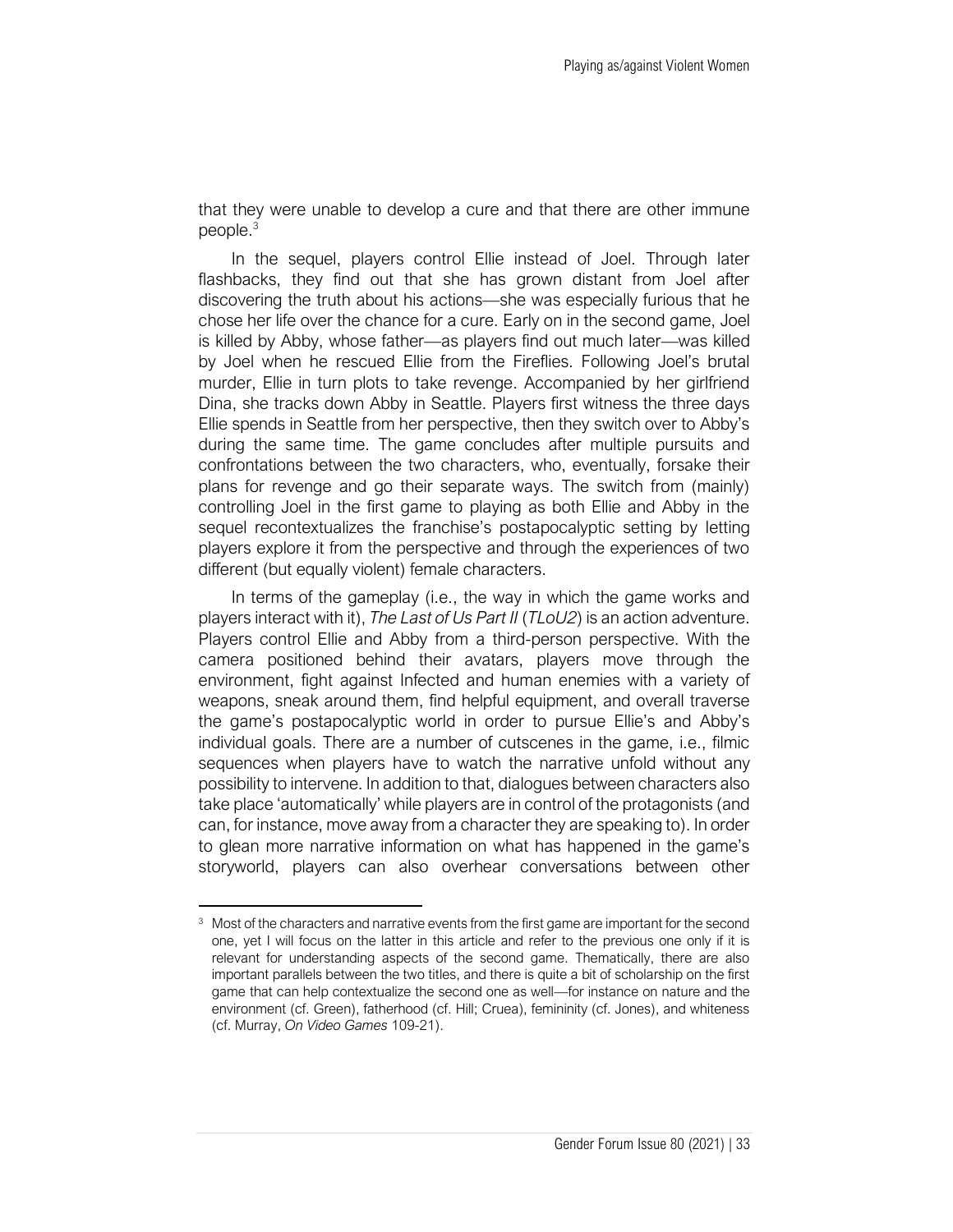characters, find hidden notes and documents, and pay particular attention to their visual surroundings. It is especially through this kind of environmental storytelling, via the 'narrative background' (cf. Magnet; Schubert 78), that players can gain more information about how society is structured in the game's postapocalyptic world, fleshing out the fictional setting.

The protagonists arrive at the main setting of the game, Seattle, years after FEDRA has given up control of it. Through a number of dialogues and additional documents, they learn that the Washington Liberation Front (WLF, or Wolves), to which Abby also belongs, has taken over after a protracted war against FEDRA's military forces. In 2038, many parts of the city have been left to the Infected, while the remaining territories are fought over by the WLF and the Seraphites, a group of people depicted as a fanatic and primitivist cult. Ellie gets attacked by both groups when she encounters them in the city, and she also witnesses them fight against each other. Violence thus is omnipresent in the game's world, both physically and symbolically. The Seraphites, for instance, uphold a repressive and heteropatriarchal gender regime—when the trans character Lev refuses to be married off as a wife to another Seraphite and shaves his head in defiance (and in a symbolic act of asserting his masculinity and maleness), he is ordered to be killed. In this sense, while US society and the US government as players know them from their extradiegetic world seem to have collapsed in the game (as is common in postapocalyptic scenarios), the new social order and the individual groups that the game depicts have created their own particular systems that exert power through force. That is, in the postapocalyptic absence of a government, these smaller groups have formed communities that enforce order and control in a way that builds on violence, similar to how a more centralized state would.

Overall, the game offers an intriguing case study of a postapocalyptic world made playable in which violence is a central element narratively, visually, and ludically. At the same time, violence is closely connected to how the game constructs the gender identities of its two protagonists. Since there is, as of now, little scholarly engagement with the game, $4$  I want to focus on a slightly broader reading of the game's gender politics, particularly in terms of its construction of femininity. Specifically, I want to examine the game through an affective framework and especially consider the nexus of violence, femininity, and empathy that I see as central for the cultural work

<sup>&</sup>lt;sup>4</sup> There have, however, been quite a lot of critical discussions of the game on blogs and other websites, for instance around Lev's trans narrative (cf. Muncy; MacLeod) or gendered violence (cf. Flores).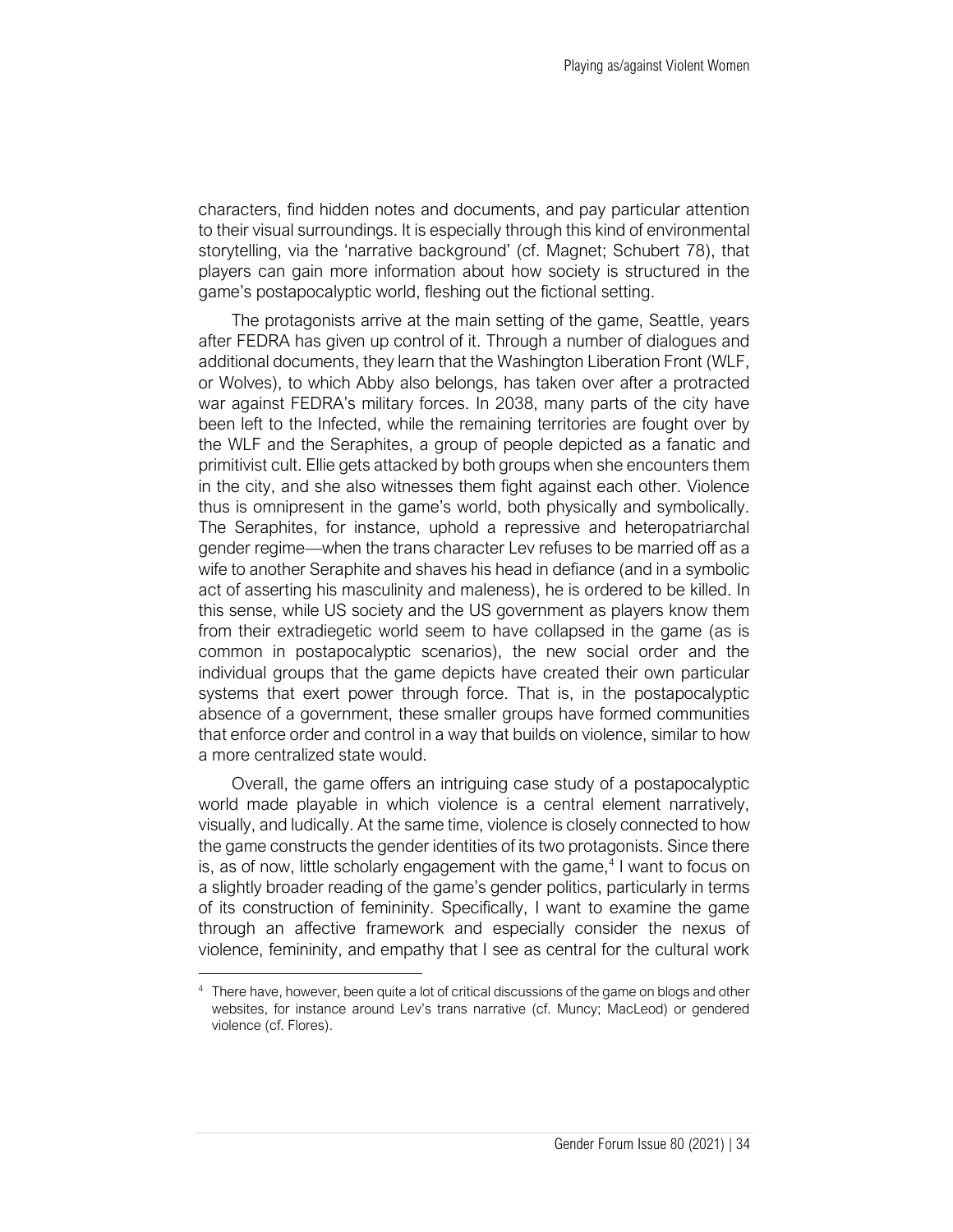that the game does. Exploring this nexus will allow me to punctuate this overarching analysis with a few close readings of *TLoU2* that show how narrative, visuals, and gameplay affect representations of violence, femininity, and empathy in the game. Overall, I argue that *TLoU2* constructs violence as liberating and emancipating for its female protagonists in a postapocalyptic world that itself was created and is regulated by violence. Simultaneously, the game insists on the importance of balancing potentially justified violence with empathy for the position and perspective of those others who are perpetrators or may become victims of violence. It establishes this point both diegetically in the story of its two protagonists and extradiegetically in how players are forced to act aggressively against characters they have grown to empathize with, an affective dissonance that consciously discomforts the act of playing.

## 2. Contextualizing Violence, Femininity, and Empathy in (Postapocalyptic) Video Games

A large number of video games could be said to be part of speculative fiction, science fiction, fantasy, and related genres. This is true for the earliest video or computer games (Tringham 1) just as much as for more recent ones, even though more recent games sometimes evince less direct or visible links to such easily identifiable generic roots (Tringham 13). Partly, this is also because genre can be seen as designating two different aspects of games. One could be called 'gameplay genre,' so the difference between a roleplaying game or a strategy game or a racing game, while the other could be understood as the 'narrative genre' that is commonly used outside of videogame parlance: a role-playing game can be science fiction or fantasy or Western, etc. (cf. also Apperley). The *The Last of Us* series is arguably rooted quite strongly in the narrative genre of postapocalyptic fiction, of which there have been many video games of diverse gameplay genres especially in the last decade (cf. Pérez-Latorre). Since *TLoU2* is thematically quite rich (touching on questions of survival, grief, trauma, revenge, justice, love, family, and many others), I want to focus on only three aspects—and their interconnections—that, I argue, stand out in this postapocalyptic world: violence, femininity, and empathy. I will briefly accentuate these vast topics in terms of how they figure in video games like *TLoU2* in particular.

Much has been written about violence in video games, and especially outside the scholarly realm, violence is still often the predominant cultural lens through which games are discussed, in addition to more focused academic studies (cf., e.g., Markey and Ferguson). However, I am not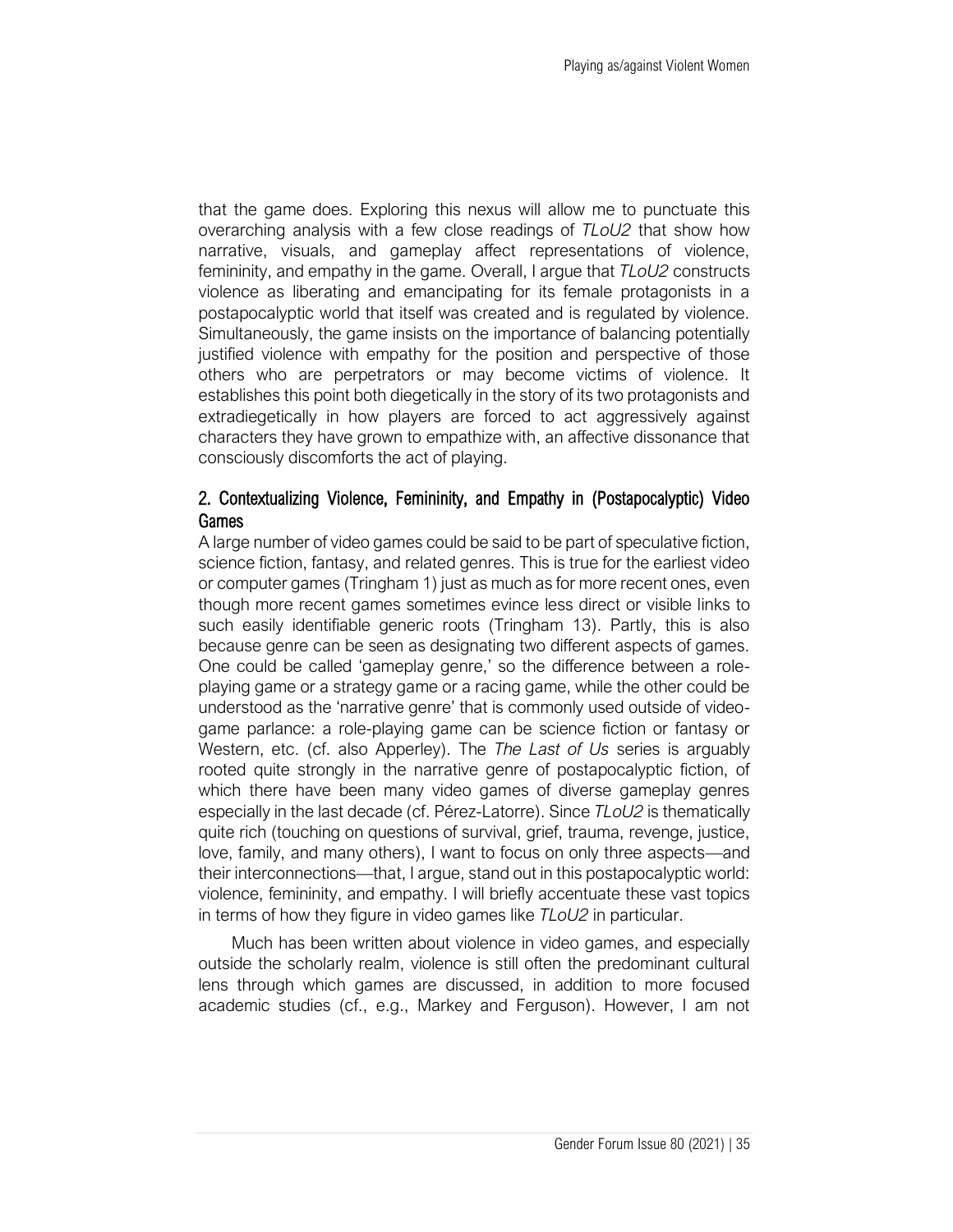interested here, as most of the nonacademic and some of the academic studies are, in the psychological effects playing violent video games might have, but rather in the functions and meanings of violence within a game like *TLoU2*, in which social relations are such a large part of world-building. Some gameplay genres centrally build on players performing violence and are consequently constructed around competition and domination, which, in turn, such games envision primarily as physical conflicts. Generally speaking, the violence that is often featured in works of speculative fiction either on the representational level or as a subject matter certainly exists in most postapocalyptic video games as well. Yet, in action adventures, this is intensified by the violent actions that often constitute the main gameplay. In this article, my focus will be on the (inter)active potential of (and limits to) performing violence as an integral and constitutive part of playing the game—and, during that process, of making sense of it and of the social relations that it depicts. In order to examine the representation of violence in *TLoU2*, I will analyze what the game does and does not allow players to do, what it forces them to do, how it portrays violence visually (including what is and what is not shown), and how it features violence narratively.

In comparison to the long established issue of violence in games, gender and sexual identities have received attention only in more recent scholarship on video games (cf., e.g., Malkowski and Russworm; Ruberg and Shaw; Murray, *On Video Games*; Wysocki and Lauteria). Both scholars and cultural critics have pointed out the continuing representational problems of many video games. This includes a general lack of representation of non-normative gender identities on the one hand and stereotypical, often sexualized portrayals of female characters on the other. *TLoU2* offers more complex representational politics, and studying its portrayal of femaleness and femininity can be linked in particular to the act of playing (and performing acts of violence) *as* these female and more or less feminine characters. Since playing is inherently an active process, featuring female and feminine protagonists in video games already complicates a stereotypical association of femininity with passivity. Instead, the kinds of active, dominant, and violent femaleness that Ellie and Abby exhibit in the game could also be framed as notions of 'female masculinity' (Halberstam). My interest lies in tracing how the game depicts its female protagonists as engaging in behavior that is stereotypically coded feminine or masculine in the players' worlds and in how these gendered associations (in particular in reference to violence) might work differently in the game's postapocalyptic setting.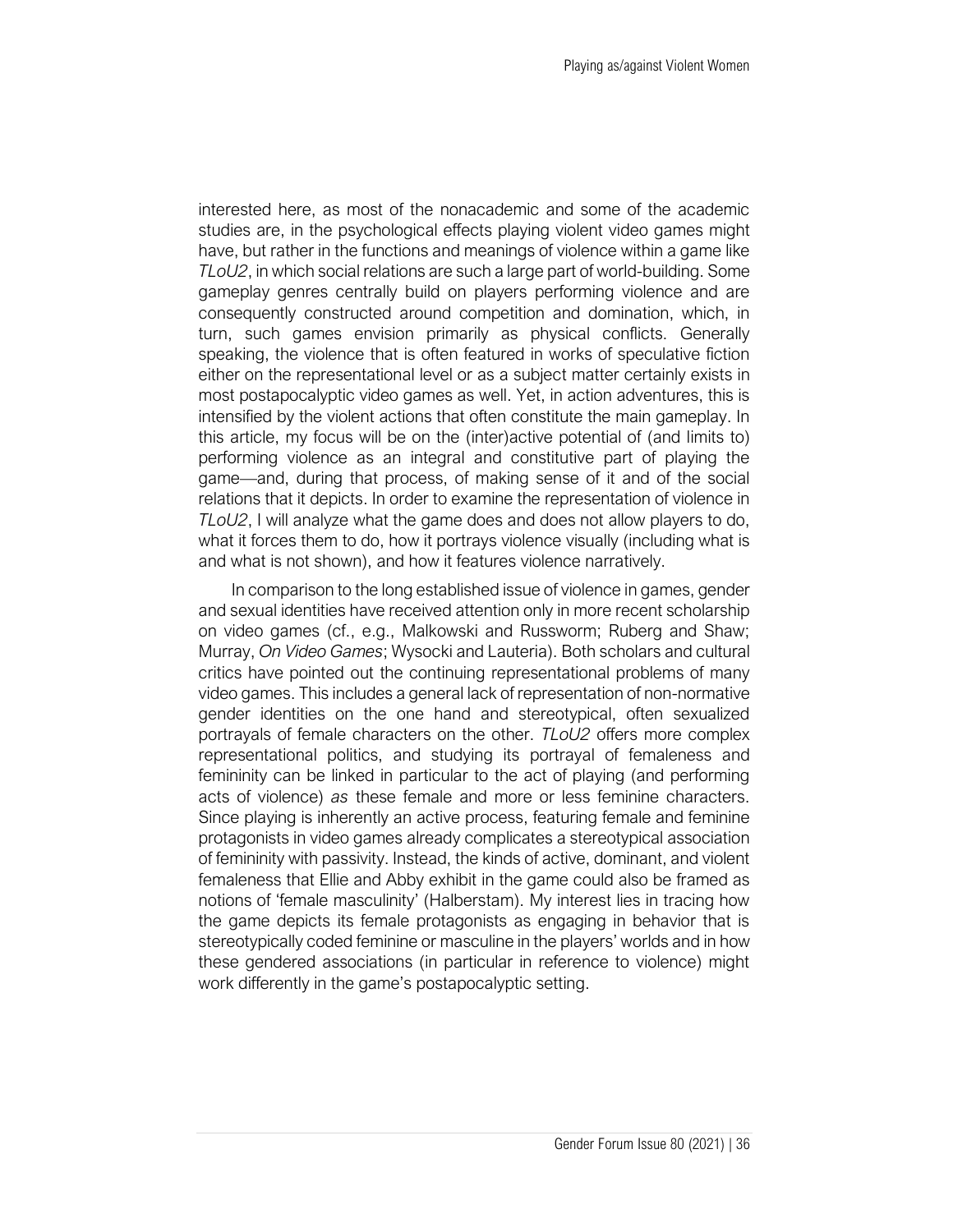Lastly, I want to suggest that these issues of violence and femininity can be especially productively explored in video games—and in *TLoU2* in particular—through a reading of the game's affective dimension, and specifically in terms of how *TLoU2* transports empathy. The study of emotion, feeling, and affect has become more influential in cultural studies for a few years now, prompting some to speak of an 'affective turn,' and more recently such investigations have extended to video games as well (cf. Anable; Murray, "America"). Here, I am particularly interested in what Soraya Murray calls 'political affect': "a diffuse structure of what Ann Cvetkovich has described as 'relations between the emotional, the cultural and the political,'" an "affective component [that] can gather up intensities" ("America," para. 3). While Murray traces this dimension of political affect through the visual landscapes that video games evoke (which is potentially a very fruitful approach for *TLoU2* as well), my reading will focus more on how characters in the game transfer certain affects onto the players. For that, I build on Sara Ahmed's work, which has highlighted "how emotions work to shape the 'surfaces' of individual and collective bodies" (1). In this phenomenological understanding of affects or emotions (which, in line with Ahmed [205-08], I understand as less easily distinguishable from each other as some scholars posit), certain emotions 'stick' to a body and can get transferred to another person when these bodies encounter each other, a process that, if transferred to video games, could also be traced from fictional character to extradiegetic player.

Studying affect in fictional texts can potentially invite criticism of "[p]henomenological imprecision" (Anable 6). Trying to circumvent that methodological risk, I want to analyze what could be called the 'affective affordances' of the game. Caroline Levine has made the term affordance productive for literary and cultural studies in using it "to describe potential uses and actions latent in materials and designs" (6), shifting attention away from a text's 'intended' usage towards the "potentialities [that] lie latent though not always obvious—in aesthetic and social arrangements" (6-7). Extending this to questions of affect, the affective affordances of a text can be understood as describing how its material, medial, or formal properties shape its affective resonances. Examining a game's affective affordances i.e., the narrative, visual, and ludic elements that enable and encourage a particular structure of feeling—is thus meant as a means of analyzing how a game makes its players feel, and how it can trigger empathy or apathy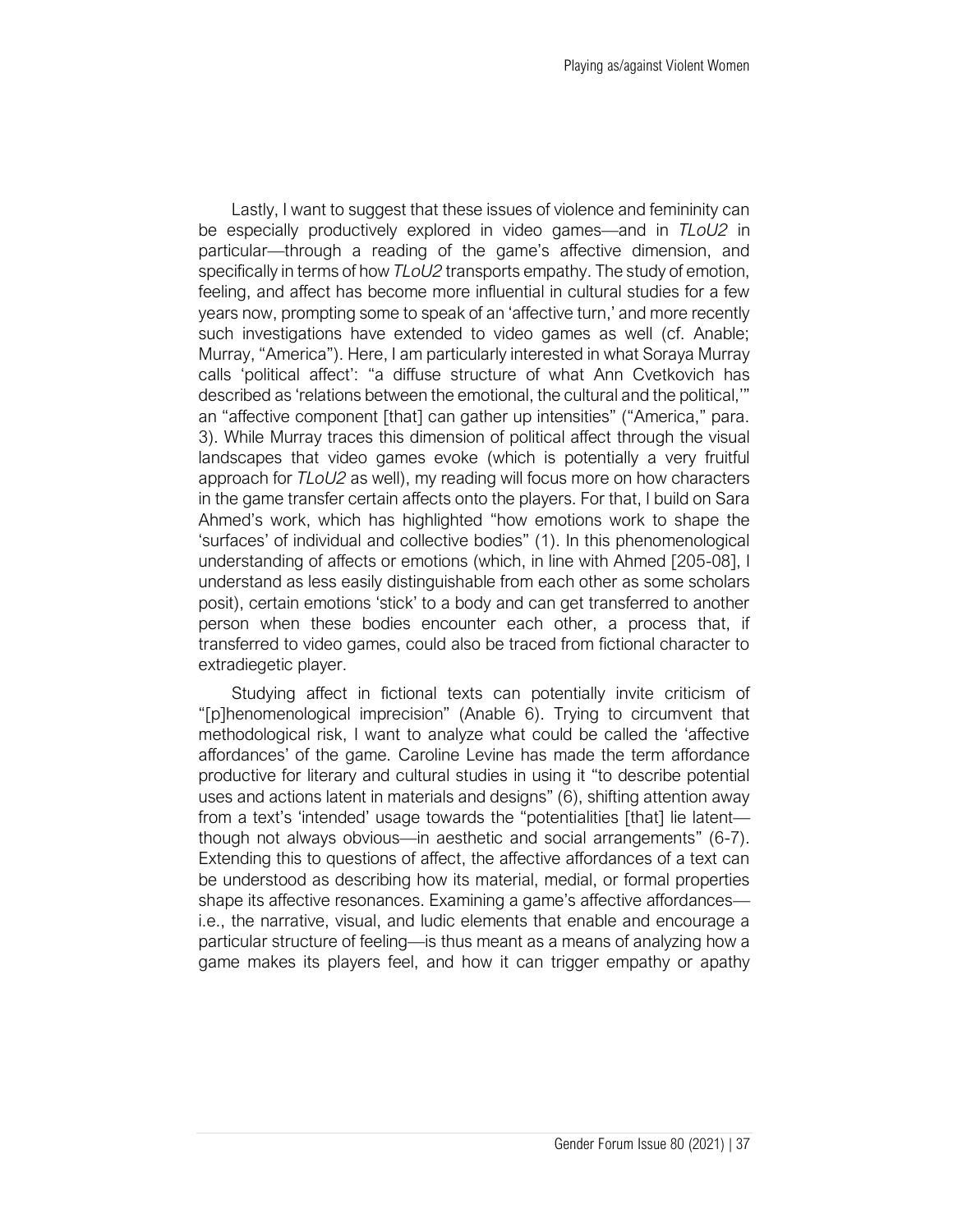through the act of playing.<sup>5</sup> This overall interest in the game's affective dimension will guide my analyses in the following sections.

#### 3. Violence in TLoU2

Violence is omnipresent in *TLoU2*. Like in many postapocalyptic works, the world that the game depicts has partly regressed to championing physical strength and to solving conflicts through violence. While the game depicts a few self-sustaining and peaceful locations (e.g., the town of Jackson that Ellie has been living in for a few years), there is also a constant need to protect these settlements from the Infected—and from other humans. Outside of these settlements, many autocratic and warring groups seem to exist, evidenced by the conflicts between the WLF and the Seraphites, Ellie's interactions with members of these groups in Seattle, or also by the existence of gangs like the Rattlers, a group of heavily armed slavers that Ellie and Abby encounter in Santa Barbara toward the end of the game. In addition to the physical violence manifesting in these conflicts, many of the communities or factions in the game have also been formed around systems of social and symbolic control, such as the strictly heteronormative role that the Seraphites prescribe for Lev and how they deny the validity of his trans/gender identity. The storyworld that the game constructs thus features numerous instances of physical and symbolic violence in its settings and its character interactions. Additionally, the (often brutal and tragic) deaths of characters form a main part of the narrative as well, overall establishing the pervasiveness of violence in this postapocalyptic setting.

Arguably the most viscerally and cognitively disconcerting representation of violence in *TLoU2* is in its gameplay. Ellie and Abby shoot other humans and Infected with a variety of guns and arrows, stab them with numerous melee weapons that they can find in the environment, kill them silently with a shiv, or in more dramatic fashion with hand-crafted bombs, mines, or molotov cocktails. While the game, in many areas, also offers players a stealth-centered approach to advancing in the game, focused on circumventing rather than fighting enemies, there are a number of encounters which produce conflicts that have to be solved with physical violence. Since almost every area in the game is filled with various enemies, thinking of ways to fight and dispose of them is, in many ways, the main method of progressing in the game—and thus also of advancing the story.

<sup>&</sup>lt;sup>5</sup> In other words, this is not an investigation of an empirical player's feelings when playing the game but of the structures that the game provides for how players are supposed to feel, for instance because of the bodily display of emotion of a fictional character.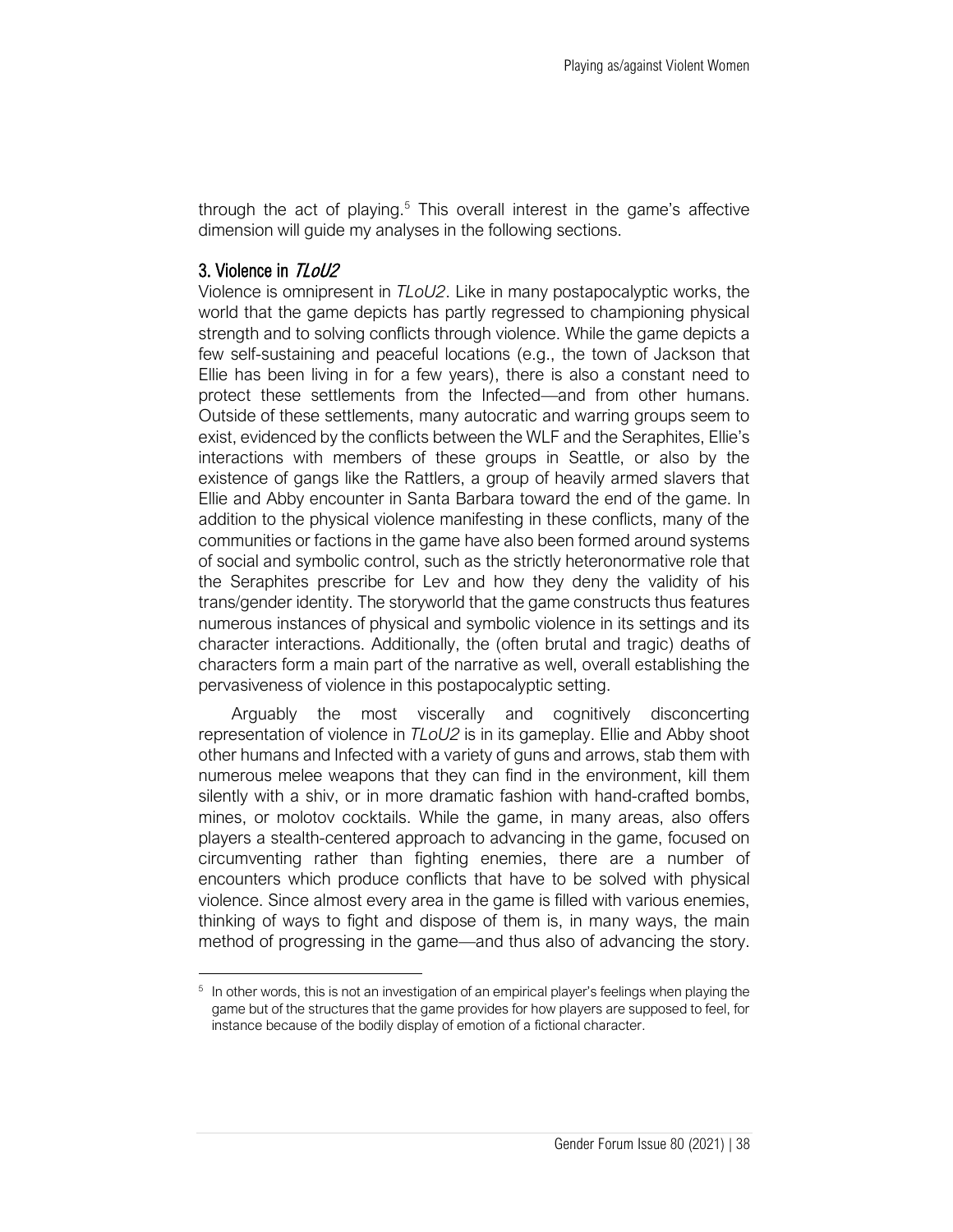Given that ludic violence is such a central element, it is crucial to consider how it is visually (and aurally) depicted in the game. For instance, thinking about the affective affordances of some first-person shooter games, killing 'hordes' of enemies can produce a desensitizing tendency, since 'faceless' masses are more difficult to recognize and feel for than individual human beings. Instead, *TLoU2* opts for a particularly visceral display of physical violence that highlights the effect of violence on individual characters. Specifically, it represents violence in a highly realist mode, comparable to how postmodern genre films such as examples of revisionist Westerns reacted to earlier glorified portrayals of violence in the classical Western by including the physical, and literally bloody, consequences of violent actions (Loy 122). To create this effect of realism, the game features elaborate character models that visibly react to Ellie or Abby hitting and shooting them. The game not only shows their deaths in notably gory detail but also includes gruesome screams, drawing attention to the pain and suffering that Ellie's and Abby's acts of violence cause, which helps to actually mark that violence as a significant aspect of the game's world.

Although players look at their avatar from behind their shoulders, there are many semi-scripted encounters in the game in which the camera is explicitly positioned differently in order to highlight the brutality of a murder. For instance, when Dina tries to save Ellie but then is struggling for her life against the WLF member Jordan, players—as Ellie—rush toward his back and receive a prompt to 'strike him' (chapter "Seattle Day 1 (Ellie)"). When they do, a brief cutscene seamlessly takes over: as Ellie grabs Jordan around his back and shoulder, the camera spins around 180 degrees to show their faces. Ellie (who at this moment is not controlled by the player) stabs Jordan twice in the neck with her switchblade, and each time a hit lands, the camera jerks to the right, simulating the knife's motion. Simultaneously, the camera moves even closer onto Jordan's face, with blood gushing out of his mouth and neck. Ellie's face and her reactions are also clearly visible in this particular shot—she does not seem particularly shocked at her own actions but instead content in having managed to overpower Jordan. His body then falls to the floor, positioned at the bottom of the frame, and players hear his choking and gurgling noises. He rolls out of frame and dies, which leaves a shot that shows Ellie and Dina standing over him. While, in terms of camera positioning, this scene is filmed through an external focalizer, the composition increases the identification with both characters: Jordan suffering the consequences of Ellie's brutal actions, and Ellie's intensity and satisfaction with them, as she exclaims: "Got you, motherfucker." While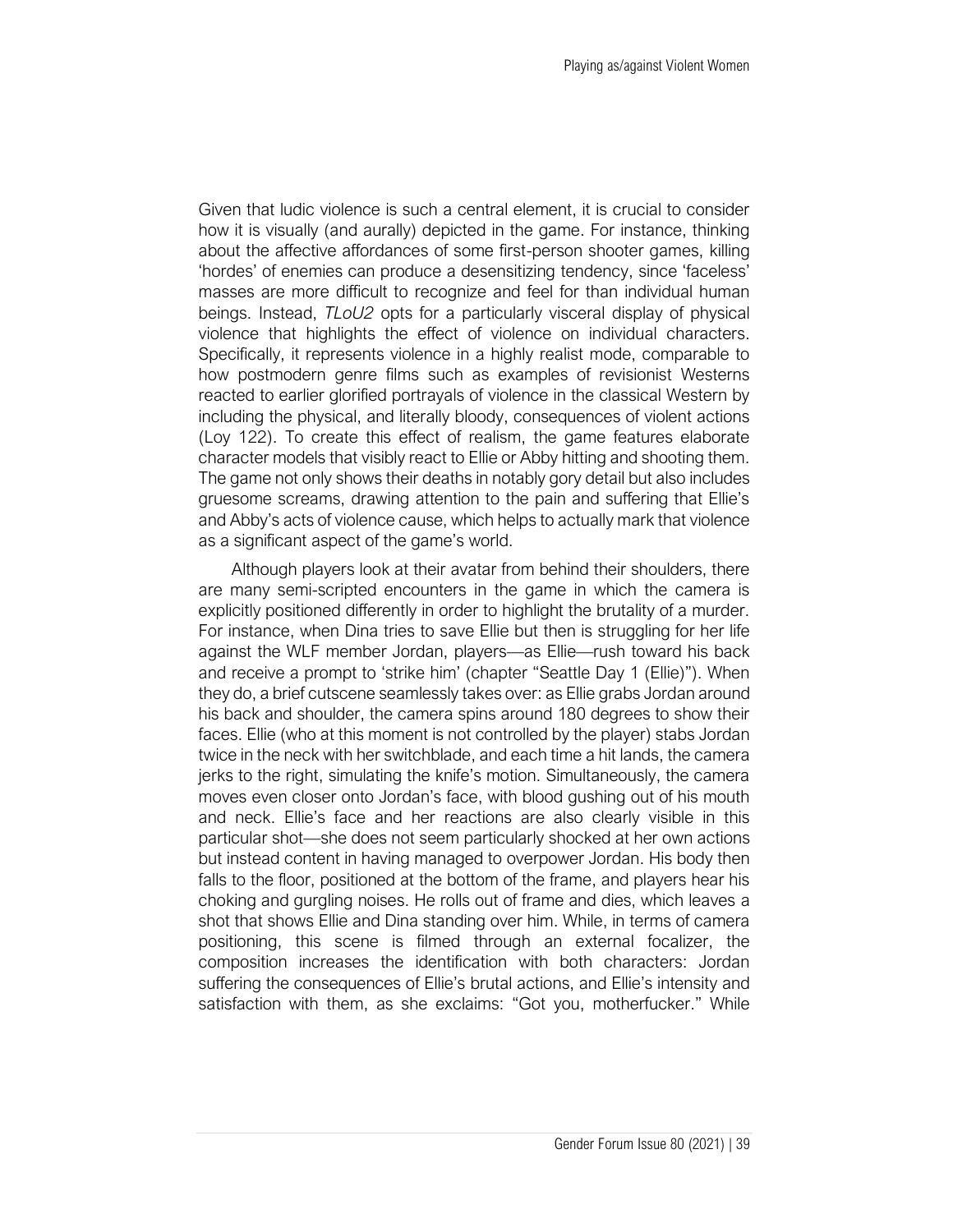excessive violence might be an everyday reality in the world of *TLoU2*, the game stages this violence in a way that makes it spectacular, precisely so as not to appear mundane—but instead to shock and disturb. This dramatization also makes the players' gameplay more meaningful on a narrative level, displaying the consequences their ludic actions have on the character they are playing just as much as on the other characters in the world. Such scenes are repeated throughout the game, and they can often lead to discomfort with what is being displayed—or with what players have to do to complete the game successfully.<sup>6</sup>

The choices that the game does and does not offer in terms of how violence is being used by its protagonists are crucial in provoking an emotional reaction from players. Generally, players are free to roam around the different areas of the game, to explore them in detail or ignore them, and to choose how exactly to engage with the many other characters (most of them enemies) in the game. However, the main story of *TLoU2* is linear, with no significant choices, featuring a low amount of narrative agency (cf. Schubert 36-37). This combination of ludic freedom and narrative constraints is also evident in the depiction of violence, as in the cutscene just discussed. The way the death of another character is staged in the game illustrates this connection even better: after a long chase, Ellie finally catches up to Nora, one of Abby's friends, and wants to know where exactly Abby is hiding ("Seattle Day 2 (Ellie)"). Moments ago, Nora got infected, with no way to save her life, so she sees no point in helping Ellie, at least not until Ellie retorts: "I can make it quick. Or I can make it so much worse." The sequence that follows is once again a cutscene where the camera switches between looking at Ellie and at Nora, all bathed in red from the emergency light of the building. When Nora declares initially that she is "not giving up [her] friend," the camera is positioned above Ellie, looking down onto the crouching Nora, and then turns around to show Ellie's face, in a slight low-angle shot that suggests Nora's perspective. Ellie seems to struggle with what to do for a while, but after a few seconds, a button prompt pops up on the screen, indicating to players to push the square button on their controller. When they do so, Ellie hits Nora's face with a pipe that she picked up earlier, and while the camera remains in the same position, blood is seen splashing upwards

<sup>&</sup>lt;sup>6</sup> This is especially the case in the scenes that pit Ellie and Abby against each other, which I will discuss in more detail below. Additionally, the violent and brutal nature of deaths in the world of the game is also displayed whenever Ellie or Abby are killed by enemies, with a zoom on them actually showing them dying before the game then reloads to a previous stage.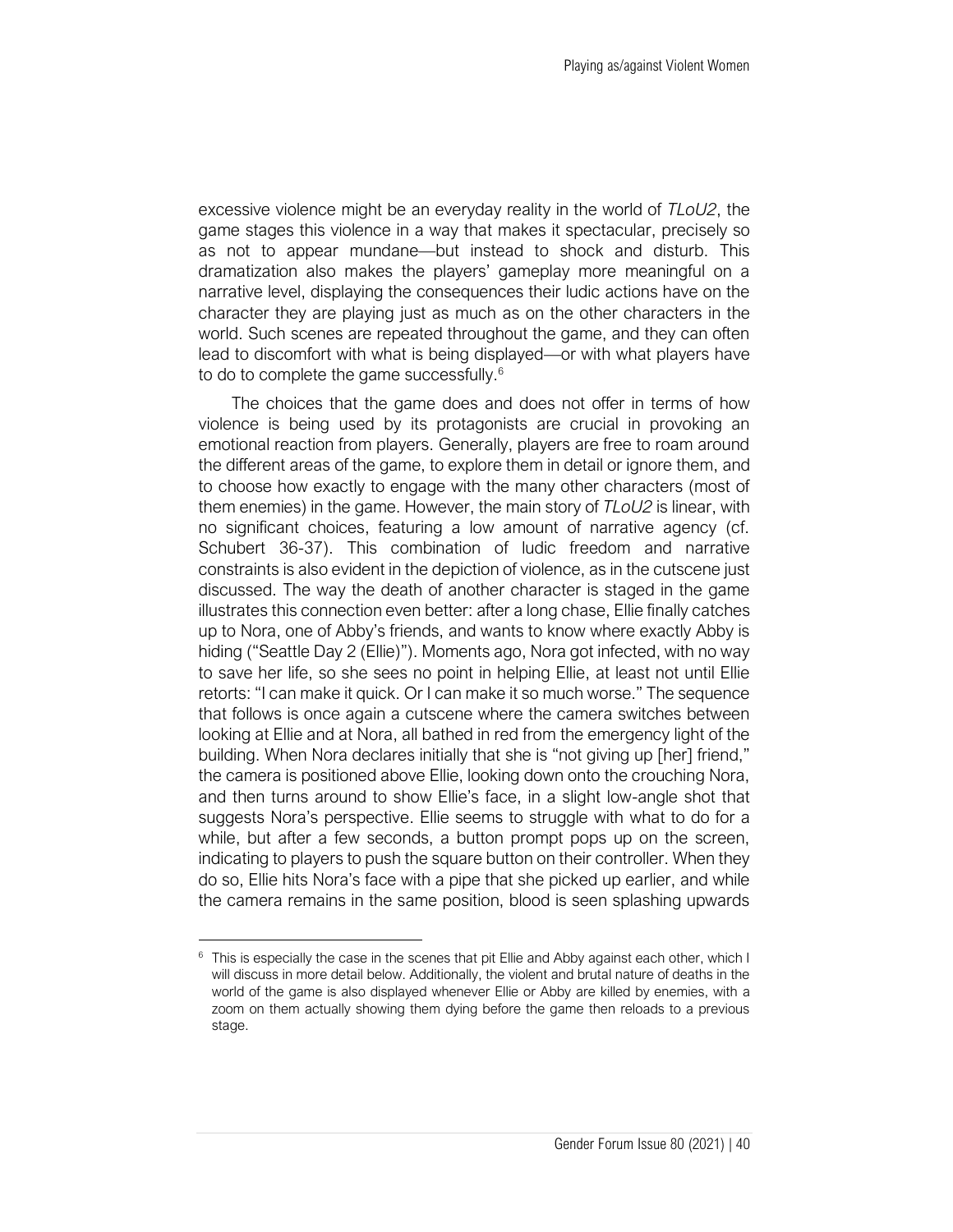and Nora is heard sobbing. The prompt, which players now know is a prompt to beat Nora to extort information from her, comes up two more times, before the screen fades to black. The next scene shows Ellie as she arrives back at her and Dina's hideout with a hint on Abby's whereabouts—but also visibly distressed at what she had to do to receive that information. If players do not push the button three times, the scene does not advance.

In this sense, even though the sequence involves a kind of interaction (players have to press a button), it still offers no practical agency and no meaningful narrative choices at all. Instead, it forces players to use Ellie to torture Nora—while at the same time making them more complicit in the violence committed than if the cutscene had progressed without any player input. The sequence thus works similarly to a canonical moment in videogame history, a scene in the game *BioShock* which explicitly and selfreflexively highlights that players have had no practical agency in any of the game's events so far (cf. Schubert 92-99). While *TLoU2* generally does not offer narrative choices in this way, pointing one such choice out so clearly in this scene, while really making only this one choice possible, serves to strengthen the notion that players have to perform violence even if they feel discomfort doing so (a point I will come back to later)—and, by implication, that such violence might be necessary in a postapocalyptic world.

While many deaths in the game emphasize the brutality of killing another human being by explicitly depicting the direct consequences of violence, players do not see how Nora gets killed. Instead, the game foregrounds the distressing effect the torture of Nora precipitating her death had on Ellie. In my reading, both of these representational strategies establish that *TLoU2* does not use violence gratuitously and does not glorify it, which was a controversial question surrounding the game's release as well (cf., e.g., Bailey). Instead, the realist depiction of violence is meant to disturb and distress players. The occasional explicit death sequences serve to instill a feeling in players that they are not just pressing buttons to progress the game but that their actions have brutal diegetic consequences and thus certain ethical implications. This realization might lead to discomfort and frustration, and to the desire to look away while playing the game—or even to take breaks from playing (cf. Sims). Yet this is exactly the point the game wants to make: that there is ultimately nothing redeeming or glorious about violence, even if it is apparently necessary in the game's postapocalyptic world, not only ensuring the protagonist's survival but also also forming a crucial part of how their identities are constructed.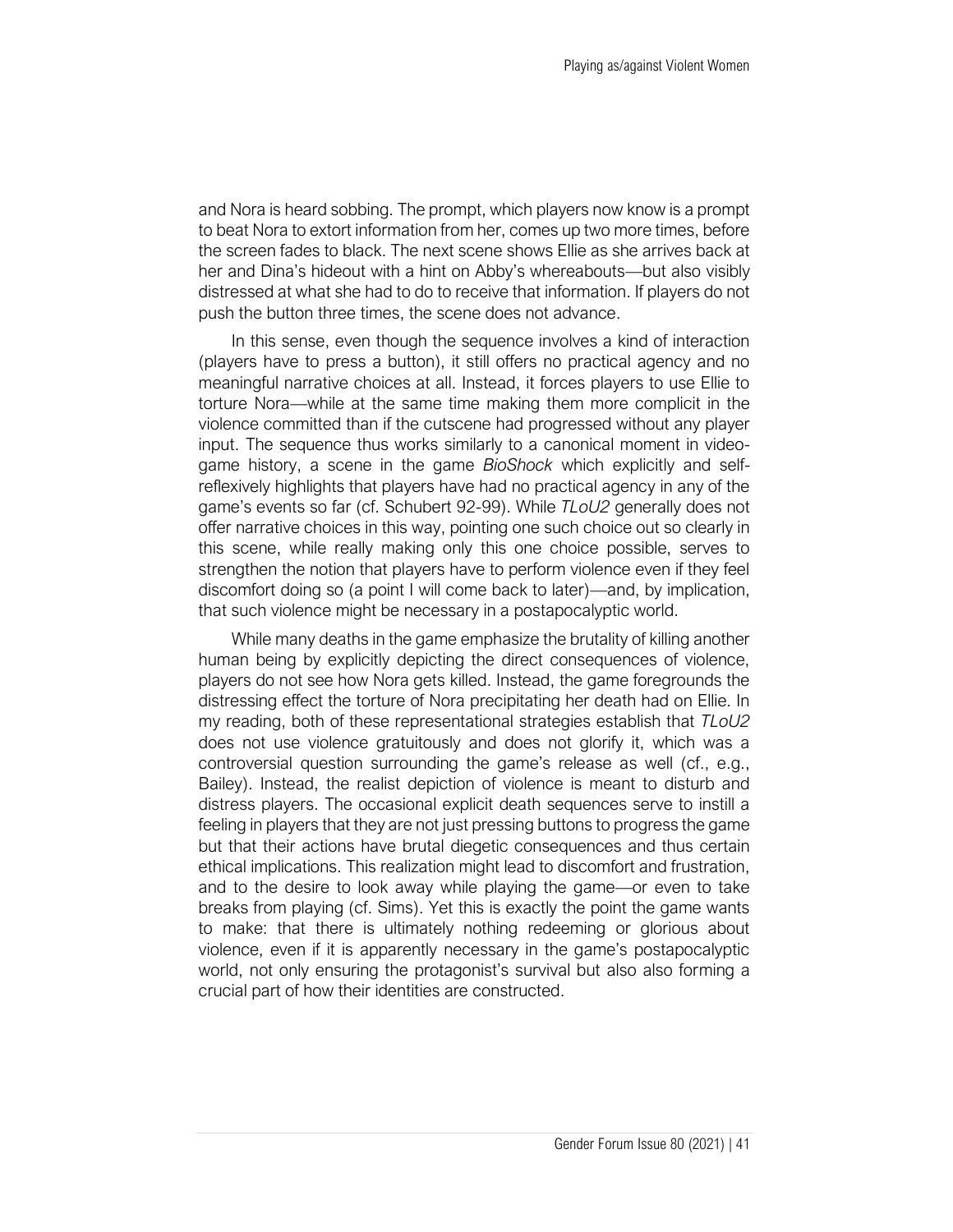### 4. Femininity and Violence in TLoU2

For both Ellie and Abby, violence is central to their gendered identities. The game's setting generally builds on a construction of gender that differs from the lived realities of its players—the postapocalyptic world, after all, is organized in vastly different ways, so that not all markers of femininity or gender performances prevalent in contemporary US society apply in the same way. And yet, twenty years after the outbreak of the infection, gender as a social category of difference of course still exists and matters in the game's world, and characters are frequently gendered by others in specific ways. For instance, Ellie, at 19 years of age, is repeatedly called a "girl" by other characters and enemies, infantilizing her perhaps due to her small stature but also more generally, since she is apparently not being taken seriously as an adult. In contrast, Tommy, Joel's brother, recalls another person describing Abby as "a woman […] built like an ox" ("The Farm") such a reference to her muscular body type is typical of how a number of characters react to her, and the dehumanizing comparison to a male animal also implies that her physique and overall appearance is not considered normatively feminine. While physical violence plays a central role in establishing these gender identities, unlike in many stereotypical portrayals of women (especially in video games), this is not primarily about the violence done *to* these female characters. While both Ellie and Abby are certainly also victims of violence—being attacked by numerous enemies and shown in many cutscenes as being punched, hit, and shot by others, men and women alike—much more often and centrally they are the perpetrators of violence themselves.<sup>7</sup> This propensity of female characters in *TLoU2* to commit violence as part of their gender performance adds to the ways in which the game subverts stereotypical depictions of women as necessarily feminine and of femaleness and femininity as associated with non-violence, which particularly a lot of video games but also other popular postapocalyptic fictions still adhere to (cf., e.g., Garland et al.; Keetley). Other aspects of the narrative do revert to those more stereotypical portrayals, though, overall leading to ambivalent representational politics.

Ellie and Abby are very much round characters, and while many players will already have known Ellie from the first *TLoU* game, the second part also includes a number of playable flashback scenes for both of them, most of them quieter and less violent than the main chapters, providing a deeper

<sup>&</sup>lt;sup>7</sup> Notably, the game does not depict overly sexualized violence—sex scenes between Ellie and Dina or Abby and her former boyfriend Owen, for instance, happen consensually even though the world itself is full of violence.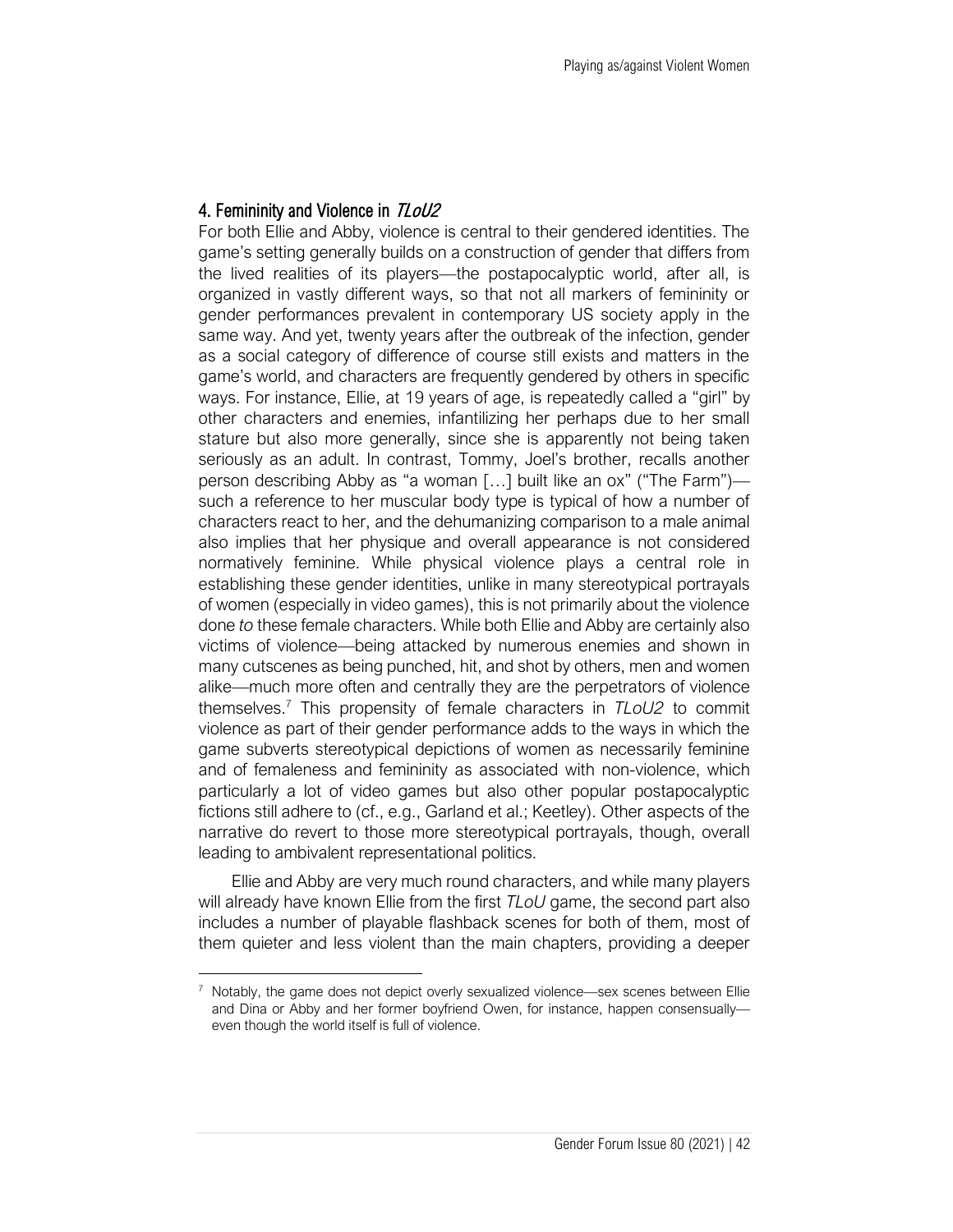characterization. Throughout the game, Ellie and Abby both appear as active, dominant, assertive, emotionally strong, and violent women—all of which works against reactionary depictions that, in binary constructions of gender, associate being a woman with being feminine, and femininity with non-violence. At the same time, none of these characteristics take away from their gendered identities; it is Abby's physical appearance, not her personality traits, that prompt others to comment unfavorably on her as a woman. This way, in the world of the game, being violent can be understood as performing a kind of normative femininity, since the postapocalyptic setting has made it necessary for women and men alike to be prepared for its physical dangers. At the same time, Ellie and Abby are also very different characters and exhibit distinct gender identities that go beyond stereotypical binaries still prevalent in mainstream (genre) fictions (such as between the character types of the 'fair' and the 'dark lady' [cf. Cawelti 11]).

Significantly, these differences are established in the game not only through how differently Ellie and Abby behave in the narrative and how they are visually depicted, but also via gameplay: when players start controlling Abby in her chapters, the gameplay subtly shifts. The game does not explicitly indicate this (unlike with other gameplay hints that the game does provide), but since Abby's physical strength enables her to effectively harm enemies by punching them and since she generally has more weapons available, her chapters can at times be approached in a more fight-oriented, hands-on way. Ellie's shivs and crafted tools, in turn, allow for a slightly stealthier approach (especially against Infected enemies). This ludic difference is significant because in many other games, playing as different avatars entails playing a character that looks but does not play differently. In *TLoU2*, this difference in game mechanics adds to the overall complexity of Ellie's and Abby's portrayals. Such nuanced depictions extend to other female characters in the game as well, like Ellie's girlfriend Dina, Abby's fellow WLF member and Owen's girlfriend Mel, or Lev's sister Yara. While they all are supporting characters, they have distinct personalities that go beyond serving the interests of a main character. As mentioned before, this breadth of representation also extends to sexuality—even though the characters in the game do not use any explicit labels for themselves, from their actions, players can infer that Ellie is lesbian, Dina is bisexual, and Abby is heterosexual.

While some of these characters' queerness subverts stereotypical portrayals of women in games as heterosexual and as sexually available to heterosexual men, more reactionary gender tropes are woven into these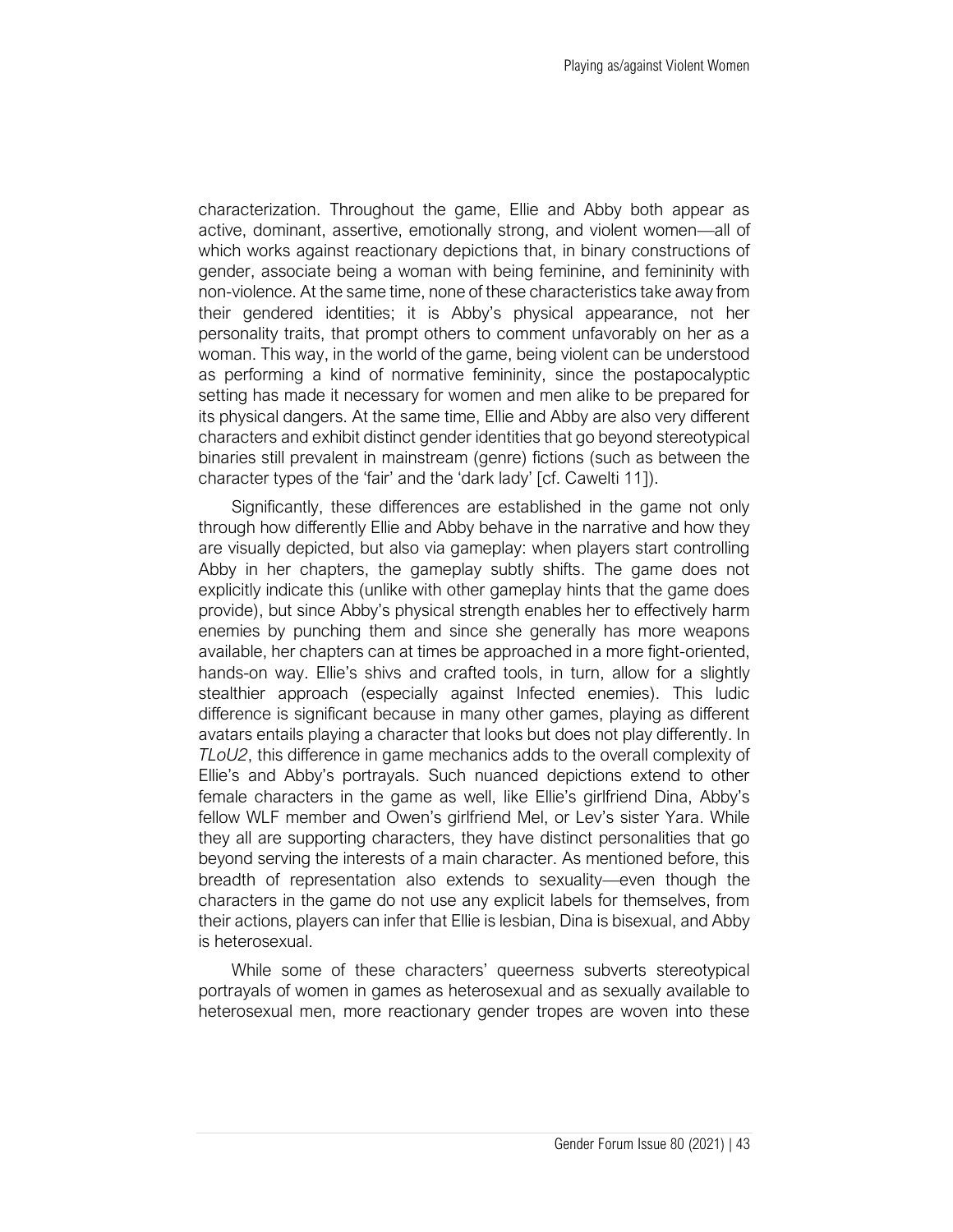subversive portrayals. Perhaps this becomes most evident in the interactions between Ellie and Dina, as Ellie is generally the more assertive and active one in their relationship (and in the game's story in general). While Dina initially accompanies Ellie on the dangerous trips through Seattle, she has to stay at 'home' in their hiding place once Ellie finds out that Dina is pregnant (from a previous relationship with the character Jesse), while Ellie (and later Jesse as well) ventures out. The pregnancy pushes Dina into a position and gender role that recalls traditional patriarchal constructions of femininity, with her assuming a more passive and submissive role in the relationship with Ellie and in the couple's struggle for survival. The heteronormative evocation of a family in which the mother stays at home while her partner provides for her is repeated later in the game, when Ellie and Dina are depicted living on a farm after the events in Seattle, with Dina's child JJ having been born and the two taking care of him together. When Tommy visits the two with information on Abby's whereabouts, Ellie wants to go after her again, to which Dina vehemently disagrees. As Dina explains, she does not just want to "sit here and wait for [Ellie]" and instead evokes their shared life: "We've got a family. She [i.e., Abby] doesn't get to be more important than that." Ellie, in contrast, notes in brief sentences that she feels restless and not like herself as long as Abby is alive: "I don't sleep. I don't eat," and when Dina begs her to stay, she replies curtly: "I can't" ("The Farm"). In depicting Ellie's identity as so centrally organized around her desire for revenge that she disavows the idea of family as providing an alternative source of identity, Ellie's and Dina's relationship here works according to stereotypical narratives for heterosexual couples. Thus, the game casts Ellie as active in contrast to Dina, portraying their queer relationship in heteronormative, binary terms, with a clear power imbalance.<sup>8</sup>

Ultimately, this kind of ambivalence between subversion of and submission to stereotypical tropes also extends to the connection between violence and femininity in *TLoU2*. Both Ellie and Abby are centrally motivated by revenge and use violence as a means to an end: Abby kills Joel to avenge her father's death, and Ellie wants to kill Abby to avenge Joel, in a similar emphasis on (adopted) fatherhood. However, especially as the story progresses, they also resort to violence in order to protect others and care for them. This is already evident in the scene of Ellie killing the WLF member

<sup>&</sup>lt;sup>8</sup> Similar to the first game's thematic relation to some myths of the Western genre, this can be seen as another nod to tropes of the (classical) Western in which the male Western hero can never stay in 'civilization' but has to continuously move further westward into the wilderness to stay independent—just as Ellie travels west to Santa Barbara.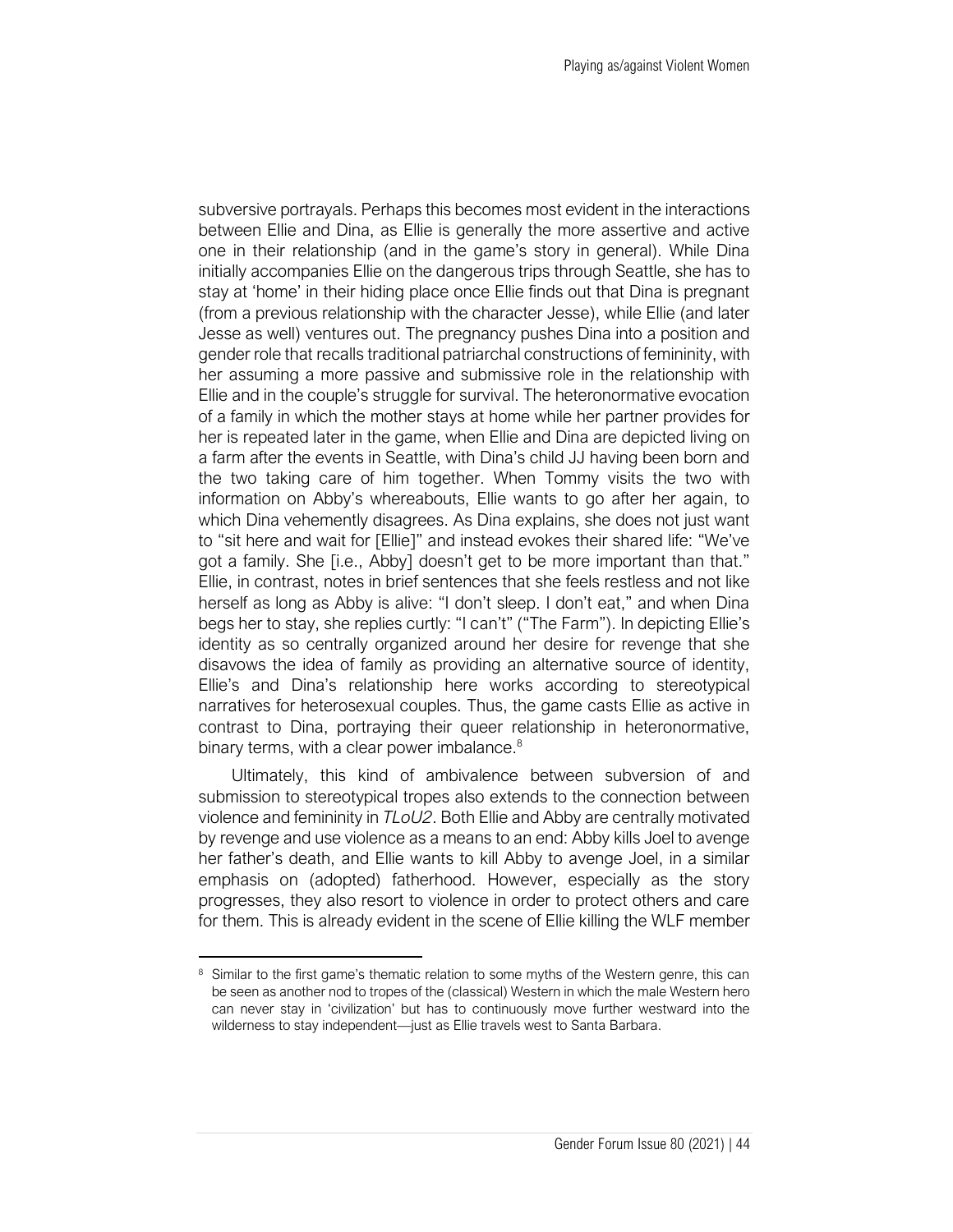Jordan that I discussed in the previous section. She kills him so brutally and while visibly enraged because he was about to harm Dina; Ellie's use of violence thus often explicitly serves to protect her loved ones. This is arguably less the case for her overall quest to avenge Joel's death, which seems more self-serving. However, at the end of the narrative, Ellie gives up that pursuit—she does not kill Abby when she has the chance but lets her leave instead. The ending suggests that Ellie is eventually able to forgive both Abby and Joel and move on to a different chapter in her life: the last shot shows her leave the guitar Joel gave her at the farmhouse (which Dina has since left), and as the camera moves forward to look out of a window, Ellie is visible walking into the distance ("Epilogue"). The shot is laden with symbolic meaning that goes beyond the scope of this article, but while it is unclear if she will try to reconnect with Dina or not (potentially embracing family life), she has certainly given up on the idea of revenge.<sup>9</sup> Abby's story has a parallel development, just further advanced—when players control her, it is already a while after she has exacted her revenge on Joel. This act apparently was unable to give her the satisfaction and closure she had been seeking, as she becomes disillusioned with the WLF and her current life throughout the ensuing days. Gradually distancing herself from the WLF, she eventually focuses on protecting and taking care of Lev, with whom she drives away in a boat after the final confrontation with Ellie. Their kind of mother-child relationship suggests an embrace of family as well, and a way for Abby "to find something meaningful in her life" (Muncy). While a focus on the caring and 'nurturing' role of motherhood is certainly a stereotypically reductive imagination of femininity, Abby still combines this focus on caring with her propensity towards violence, using violence not for revenge but for the purpose of protecting others.<sup>10</sup> The quasi-motherly role that she adopts is thus still one as a violent woman, a dominant and not a submissive carer. This connection between violence and empathetic caring overall manages to complicate stereotypical portrayals of femininity.

Ellie puts down the guitar also because she cannot properly play it anymore, having lost parts of two fingers in the fight with Abby, a reminder of how their violent encounters have (also physically) changed her. Still, I read the composition of the shot as symbolically expressing hope, demonstrated by Ellie leaving behind a personal item that, as a reminder of Joel, was closely connected to her quest for revenge.

<sup>&</sup>lt;sup>10</sup> Following the parallelism in Ellie's and Abby's characterizations, and since Ellie has already broken with the cycle of violence between the two at the end of the game, this might also be read as a hint that Ellie, too, will seek relationships or family life to fulfill her life beyond thoughts of revenge (instead of staying alone).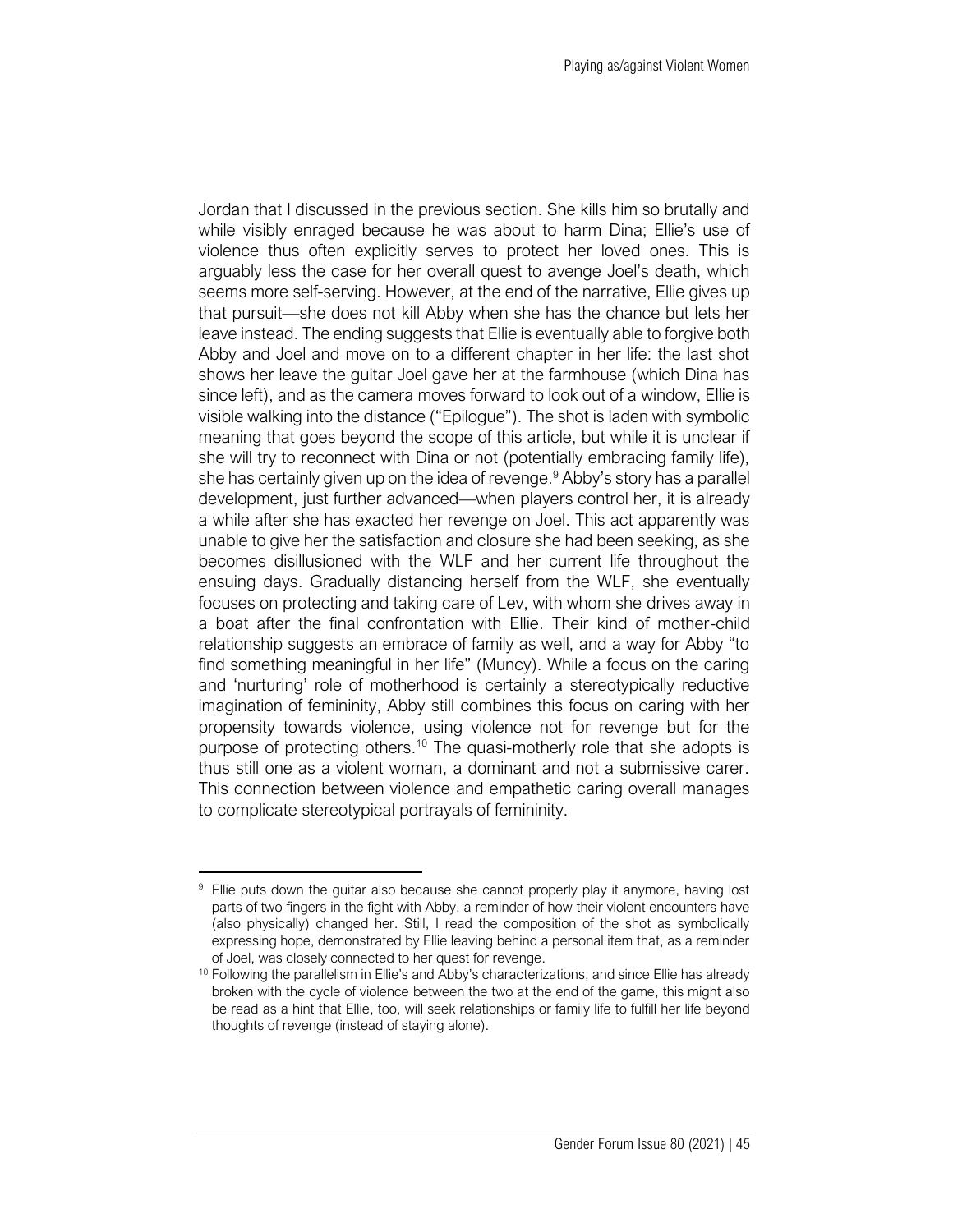#### 5. Empathy, Femininity, and Violence in TLoU2

In a last argumentative step, I want to connect the notions of violence and femininity in the game through the lens of empathy, which is both a particularly important theme throughout the game's story and part of a range of emotional reactions that the game wants to trigger in its players as well. The importance of understanding another person's perspective, to feel for them and with them, is centrally evoked in the game through its emphasis on the perspectives of two mutual enemies who players are both encouraged to empathize with, by playing through the same period of time first as Ellie and then as Abby. After Ellie is ready to give up on her search for Abby and leave for Jackson with Dina, Jesse, and Tommy, Abby ambushes them in their hideout. At the moment when Abby seems to have decided to shoot Ellie, the screen suddenly fades to black and reopens with players controlling Abby in a flashback scene (at the end of which they learn that Joel killed her father). The next chapter is again titled "Seattle Day 1," but this time the game unfolds from Abby's perspective, who is woken up by her friend Manny. Subsequently, players control her while she traverses the base of operations of the WLF, a repurposed stadium. For a number of minutes, there are no violent scenes in the game, as Abby walks through different areas of the stadium and players get to witness how the WLF functions as a self-contained society (similar to an earlier chapter from Ellie's perspective in Jackson). This includes walking past school classrooms, talking to some of Abby's friends in a cafeteria, looking through her and Manny's room, and seeing the farms and training facilities that the WLF has set up. The overall picture is one of tranquility and organized, 'civilized' life in this particular settlement—which stands in stark contrast to how players experienced the WLF as Ellie, namely as a seemingly hyper-aggressive and militant organization and thus as the enemy. This contrast of perspectives is repeatedly evoked throughout Abby's chapters, especially since she meets more and more characters that players have already killed in Ellie's chapters. In terms of the game's affective affordances, these scenes are set up to provoke shock and guilt, to make players realize that many of the characters they previously killed while assuming them to be 'faceless' enemies are (diegetically) real people, with friends and relationships, lives and personalities of their own.<sup>11</sup>

<sup>&</sup>lt;sup>11</sup> As one example, in the chapter "Seattle Day 2 (Ellie)," Ellie kills a female WLF soldier who played the video game *Hotline Miami* on a handheld console, the music from which is audible to players as well. Later in the game, as Abby in the chapter "Seattle Day 1 (Abby)," they encounter the same character—particularly noticeable and memorable because the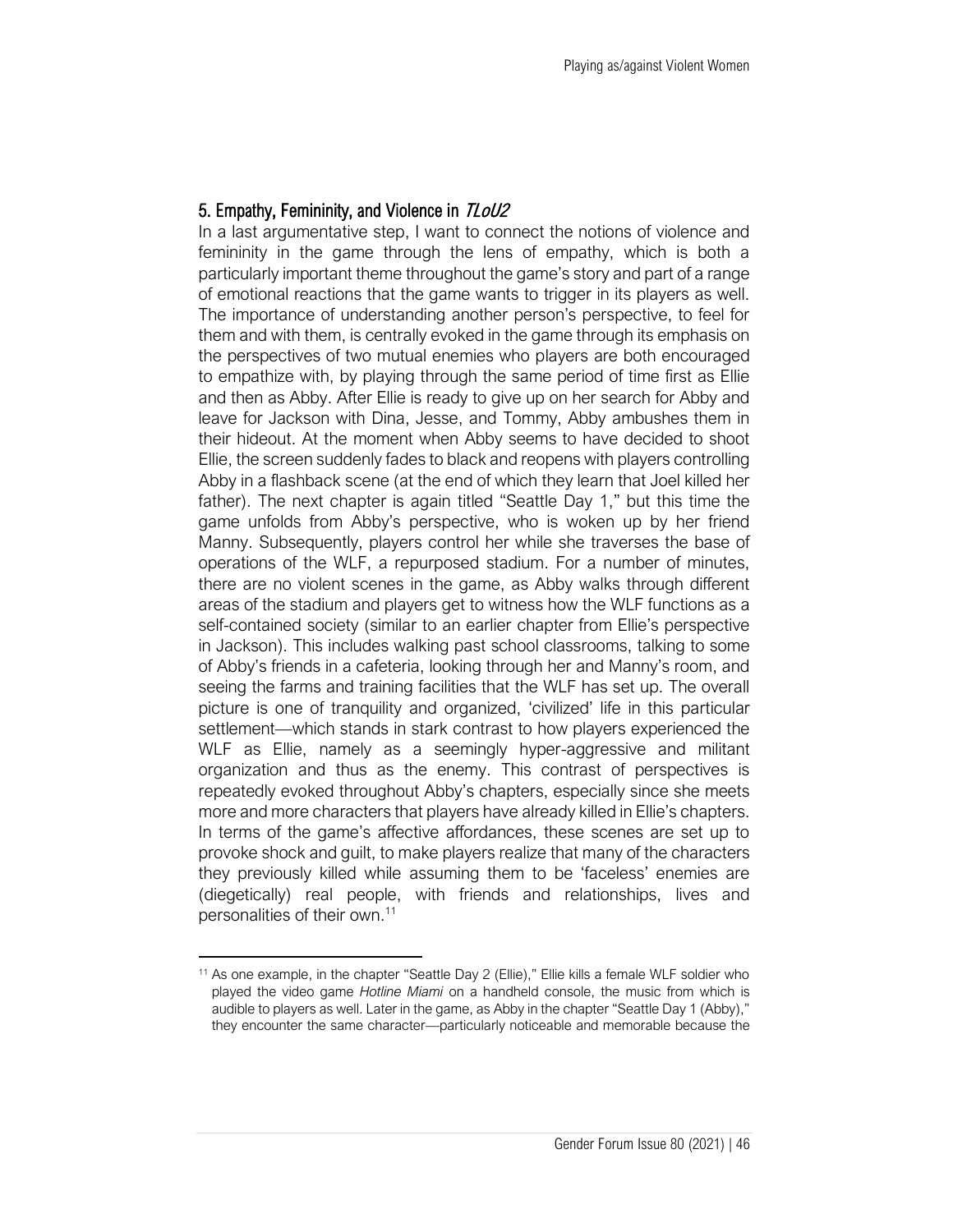In switching perspectives half-way through the game, *TLoU2* turns Abby from the central antagonist in Ellie's story into another protagonist; simultaneously, the enemies Ellie has killed without much regard for their humanity become more fleshed-out characters from the players' perspective. Such a complication of the question of who is positioned as protagonist and antagonist in a fictional world and the moral ambiguity that follows from this complication is particularly important for mainstream video games, whose narratives often still work with simplistic moral binaries, and it is also typical of postapocalyptic fiction's interest in the complexities of humanity. While *TLoU2* makes this explicit through the shifted perspective on the WLF, it also hints at a similar importance of considering another person's point of view for other groups depicted in the game.<sup>12</sup> Additionally, the overall narrative suggestion that players consider their enemies as complex humans is also mirrored in the gameplay: the gameplay demands that players think of their human enemies as complex actors as well, since the game's artificial intelligence will provide particularly challenging combat situations in which simply rushing your enemies will almost always lead to failure. While this could be seen as an instance of ludonarrative harmony, at the same time, players still cannot always avoid violent confrontations, so they will have to continue killing enemies despite the game making them want to think of them as individual human beings, an affective frustration that is also evoked through the game's main plot.

In fact, the pivotal moments that bring these affective dimensions together are the two direct confrontations between Ellie and Abby. Generally, even though they are very violent characters, the game is invested in making both of them likable. Most players playing *TLoU2* will already be attached to Ellie thanks to the first game (in which they assume Joel's role as her protector), and there are many more moments in the second title that further flesh out her characterization. Evoking the same depth of character is more complicated for Abby, who is initially introduced as a villain to players. Yet in terms of affective affordances, the game is designed in a way that encourages players to understand and feel for her as well, be it through the crucial switch in perspective or through a number of flashback episodes that

music from *Hotline Miami* is playing again. Only now do they learn the character's name, Whitney, and that she was acquainted with Abby, transforming her from a previously 'faceless' enemy just like the many others that Ellie has killed.

<sup>&</sup>lt;sup>12</sup> For instance, the impression players get of the Seraphites is mostly one from an outsider's perspective, yet in Abby's chapters certain assumptions about them are also occasionally challenged by Lev.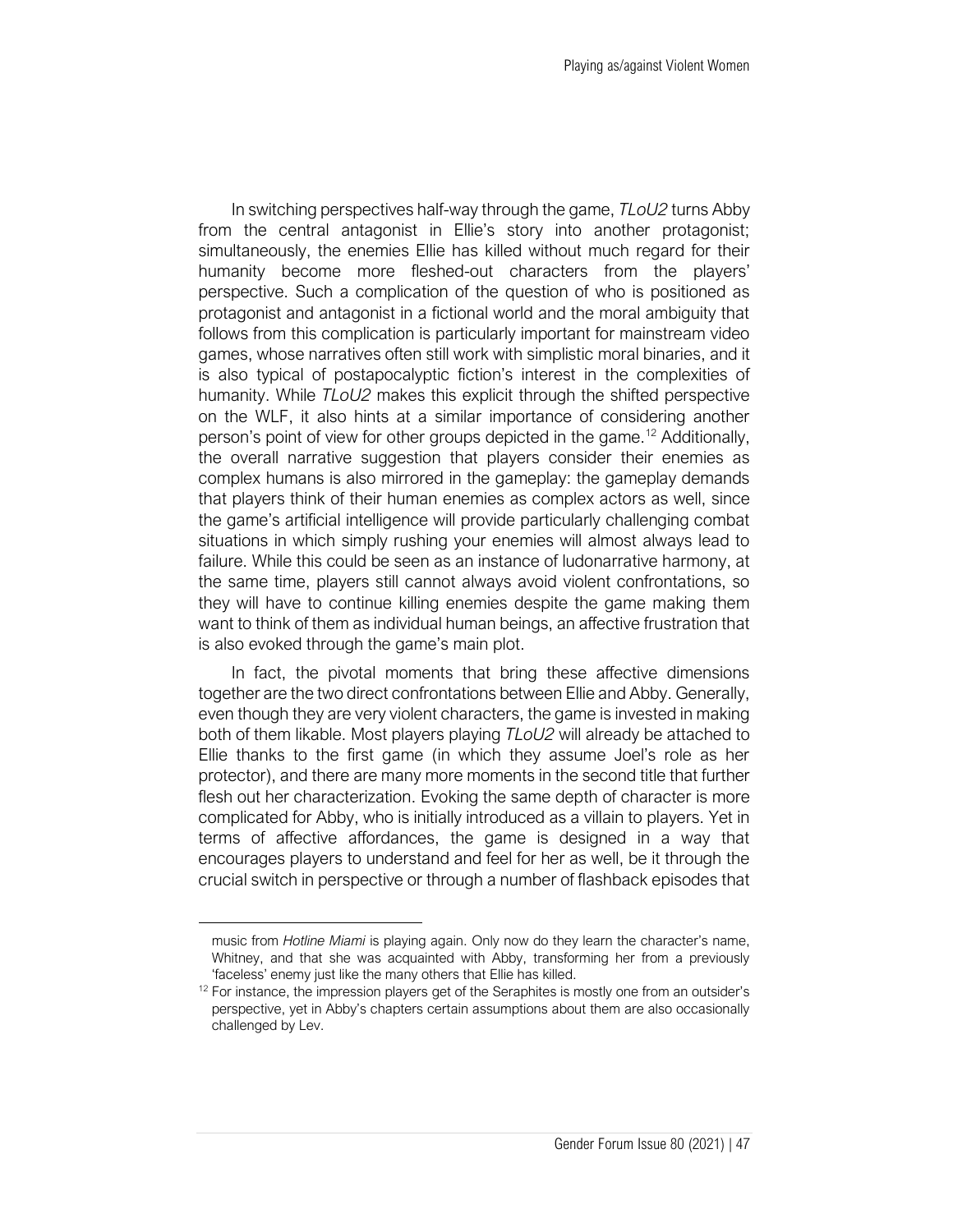provide more motivation for her actions.<sup>13</sup> The fights between the two female protagonists, however, set up a conflict between characters players should both be attached to. After players have reached the end of day 3 in Seattle for the second time, this time from Abby's perspective, the fight between the two resumes. The cutscene plays again and continues, and then the game returns control over Abby to players, now in Ellie's hideout, with the task of killing her ("Seattle Day 3 (Abby)"). This sets up a crucial affective disconnect: at this point, players have gone through both Ellie's and Abby's journeys, but in this crucial sequence they are only in control of Abby. Whereas she (perhaps understandably) wants to exact revenge on Ellie for having killed most of her friends, players arguably will not want to do that— Ellie is, after all, the first and main protagonist. While the overall switch in perspective is supposed to increase players' sense of empathy for those that Ellie has murdered, she had been a flawed character already before that, and yet one that the game sets up as likable also because of this more multidimensional characterization.

The key confrontation scenes are thus characterized by a profound affective dissonance. When the game shows Ellie killing Jordan, the scene is set up in a way that aligns players with her panic and anger in that moment. Here, however, players cannot share the emotional state of the character they control, since they have already experienced half of the game's story from the point of view of the character introduced as their opponent. In this way, the scenes afford identification with both characters simultaneously, a highly unusual situation for action-adventure games that normally build on players rooting only for the character they play as—and having them perform violence against antagonists only. In turn, this feeling is intensified because, once again, players have to perform particularly gruesome violence: when Abby does manage to sneak up on Ellie and to hit her, the game switches to cutscenes that depict the two brutally hitting, stabbing, and shooting at each other with different weapons. When Abby gains the upper hand for the third time, she seems to break Ellie's arm and then punches her repeatedly with full force in the face while Ellie lies on the floor. In this way, the game forces players to see how their avatars perform violent acts against a character they have grown to like and identify with, potentially frustrating them due to their

 $13$  This might not have worked for some players who express their 'hate' for Abby in criticism of *TLoU2*, but the game is still structured in a way to afford such an emotional bond with Abby as well. For instance, the experience of seeing her father killed is also set up as a parallel to Ellie witnessing Joel's death, and there are many moments of her bonding with Yara and Lev, joking around, or 'humanizing' details like her fear of heights.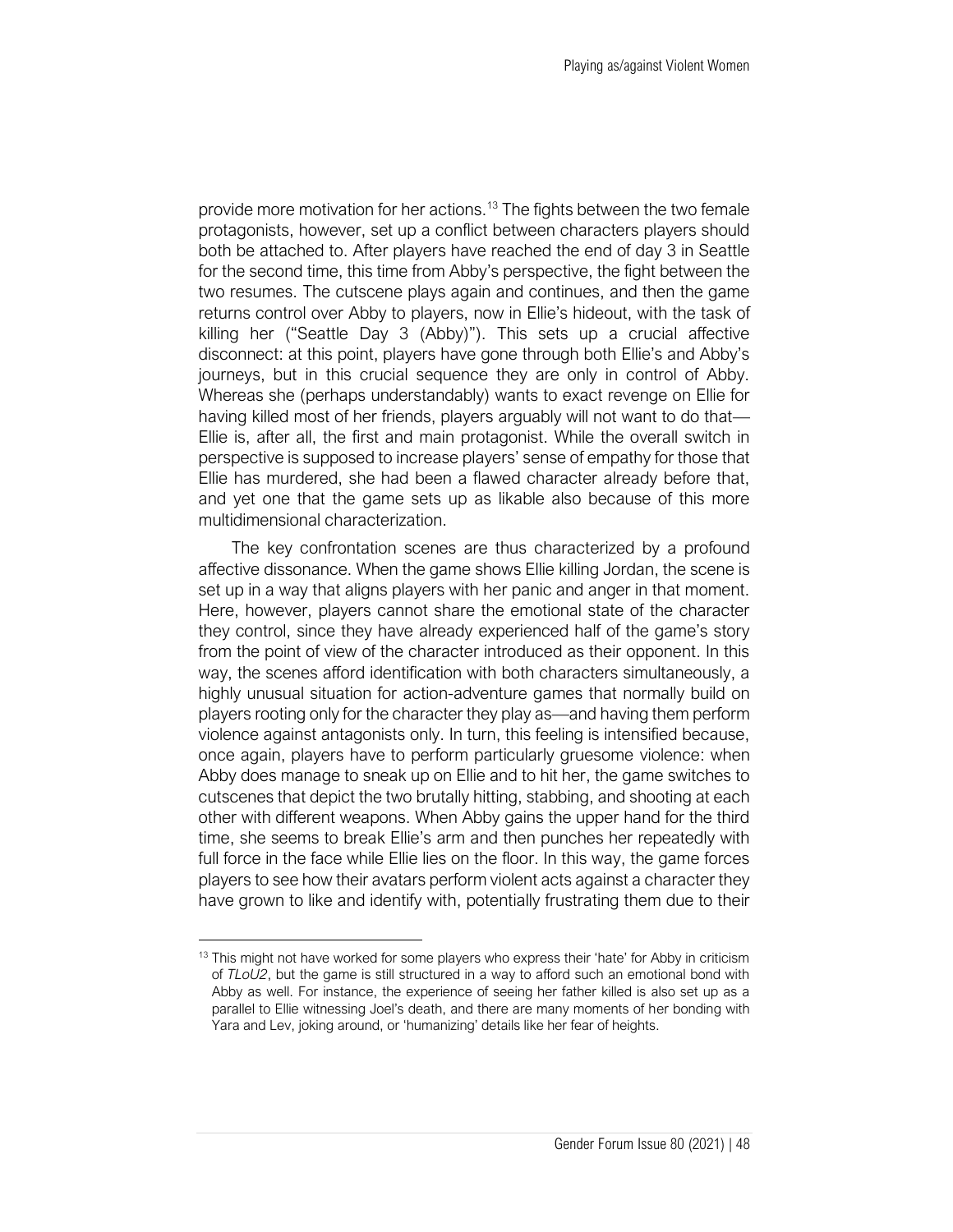lack of agency and creating a feeling of discomfort. As Sara Ahmed notes, "[d]iscomfort is a feeling of disorientation: one's body feels out of place, awkward, unsettled" (148). These sequences create discomfort for players because, for once, there is no character on screen whose body visibly expresses the emotion that the game design encourages players to feel. Instead, players might experience an odd sense of relief when Ellie briefly seems to win the fight, attacking the character players currently control; or they might be tempted to lose the fight so that Ellie does not get hurt; or they might try not to act at all (similar to not pushing any button when Ellie is about to torture Nora)—but none of that would progress the game. Abby has to win this fight against Ellie for the story to continue, so in terms of the affective regime the game has set up by then, players are essentially playing against themselves: against their own discomfort and their own moral compass.

The lack of agency in these scenes is, again, not accidental, I would argue, since it fits within the game's overall interest in highlighting, but also complicating, empathy in the context of a veritable culture of violence. It forces players to play as somebody with whose goals and emotional state they are not aligned in this moment,<sup>14</sup> shifting their perspective and identification to their opponent—just as the game previously highlighted the importance of understanding one's apparent enemies as complex human beings as well. In turn, this discomfort—what one could call a 'ludo-affective dissonance'—also extends to a hesitance to perform such violent acts against each other, and in this way, the game transfers its characters' emotional turmoil to the extratextual level of players currently playing this game.

#### 6. Conclusion

This article's analysis of *TLoU2* has attempted to highlight how the game's complex affective setup combines questions of violence, femininity, and empathy. While video games of this genre often inherently build on violence, *TLoU2* uses it more self-reflexively to represent different constructions of femininity that its postapocalyptic setting make possible and believable. It forces its players to experience (narratively), look at (visually), and perform

<sup>&</sup>lt;sup>14</sup> While in their first confrontation, players, unlike Abby, do not want to kill Ellie because they have gotten to know Ellie for the majority of this and the previous game, in the final confrontation, when players, now as Ellie, this time have the upper hand on Abby ("Santa Barbara"), they have already been compelled to internalize what Ellie is about to realize only at the very end of their fight—understanding Abby's perspective and being able to forgive her.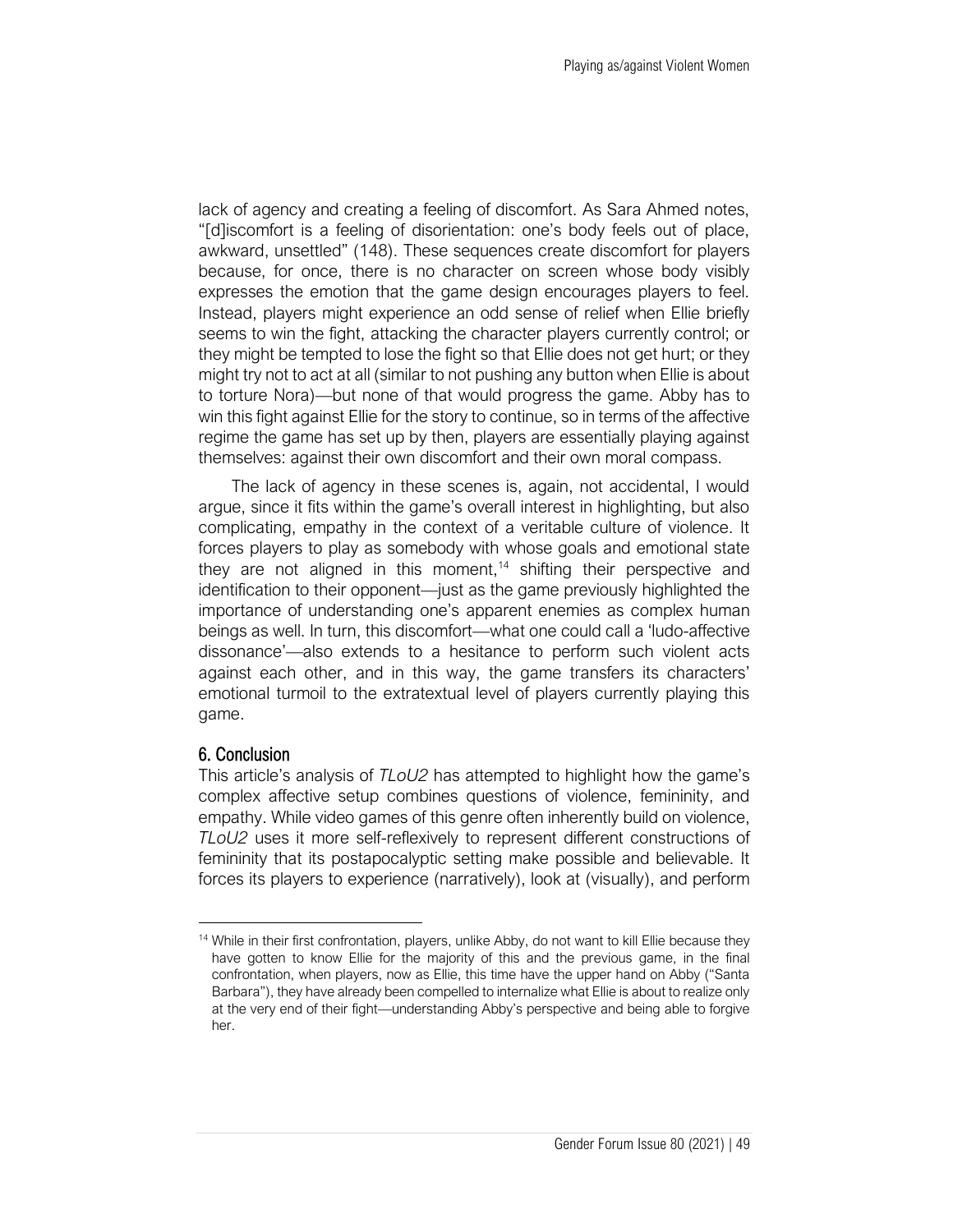(ludically) acts that are excessively violent and disturbing, only to make them realize the full extent of these actions later, appealing to their empathy. The frustration that might come from a lack of choice in what the characters do even after players have already internalized this appeal to empathy is used purposefully to evoke a feeling of discomfort that fills the act of playing with more meaning exactly because it is pointed out as such: players control a character, narratively assuming to *be* that character, in a situation that restricts or might fundamentally contradict their preferred action. Meanwhile, *TLoU2* also shifts the focus away from the omnipresence of violence that the game only alludes to as governing the institutions and communities that structure the remainders of US society to the more 'localized' and everyday violence perpetrated within that world—and notably one that is fundamental to the game's protagonists' gender identities.

This complex of frustration and discomfort that the game sets up players to feel can perhaps constitute a legitimate complaint to be lodged against the game, unlike the ideological criticism I mentioned at the beginning of this article. Yet in order to make the ludic experience of a postapocalyptic world more meaningful, it seems crucial to also productively trouble this playing experience—to make playing not only fun but also grueling and unsettling, a feeling that can still elicit pleasure beyond 'mere' entertainment (similar to pop-cultural pleasures of horror, cringe, or disgust). *TLoU2*'s affective setup will leave players with these unresolved emotions, offering no simple answers to the 'merit' or potential necessity of revenge or violence but encouraging them to think about the consequences of the deeds they have performed as these fictional characters. Certainly, though, the game's postapocalyptic world provides the space to think about and imagine the need for violent female figures in situations or constellations that also exist beyond the realm of speculative fiction.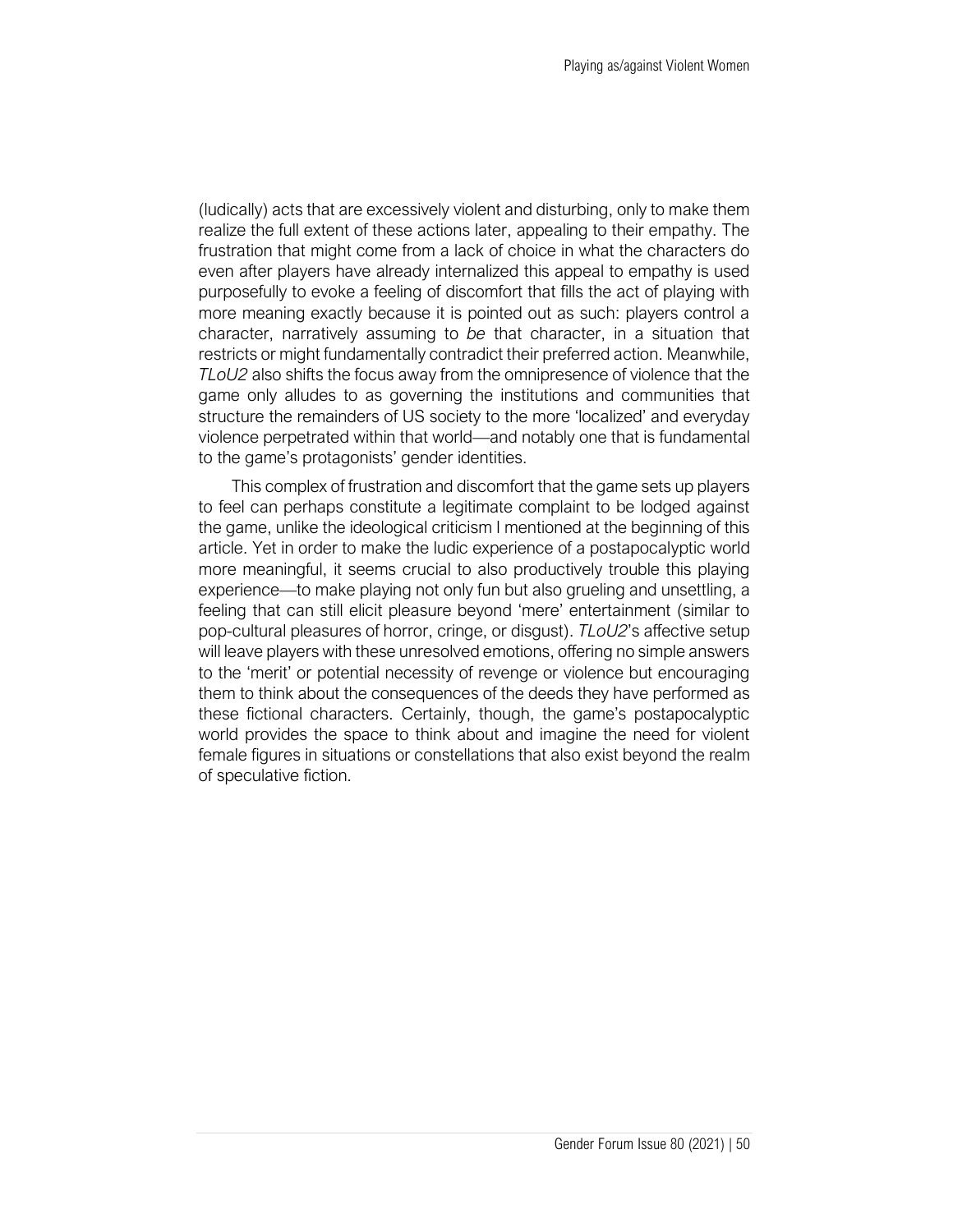## Works Cited

Ahmed, Sara. *The Cultural Politics of Emotion*. Routledge, 2013.

- Anable, Aubrey. *Playing with Feelings: Video Games and Affect*. U of Minnesota P, 2018.
- Apperley, Thomas H. "Genre and Game Studies: Toward a Critical Approach to Video Game Genres." *Simulation & Gaming*, vol. 37, no. 1, pp. 6-23. [<https://doi.org/10.1177/1046878105282278>](https://doi.org/10.1177/1046878105282278)

Bailey, Kat. "Is *The Last of Us Part 2* Too Violent for Its Own Good?" *USgamer*, 17 June 2020. [<usgamer.net/articles/the-last-of-us-part-2-might-be-too-violent-for-its](http://www.usgamer.net/articles/the-last-of-us-part-2-might-be-too-violent-for-its-own-good)[own-good>](http://www.usgamer.net/articles/the-last-of-us-part-2-might-be-too-violent-for-its-own-good)

Byrd, Matthew. "*The Last of Us Part 2*: Why Some Players Hate This Sequel." *Den of Geek*, 22 June 2020. [<denofgeek.com/games/the-last-of-us-part-2-controversy-explained/>](http://www.denofgeek.com/games/the-last-of-us-part-2-controversy-explained/)

Calvin, Alex. "*The Last of Us Part 2* Has More Game of the Year Awards than *The Witcher 3*, the Previous Record Holder." *VG247*, 26 Jan. 2021.

[<vg247.com/last-us-part-2-witcher-3-awards>](http://www.vg247.com/last-us-part-2-witcher-3-awards)

- Cawelti, John G. *Adventure, Mystery, and Romance: Formula Stories as Art and Popular Culture*. U of Chicago P, 2014.
- Click, Melissa A., editor. *Anti-Fandom: Dislike and Hate in the Digital Age*. NYU P, 2019.
- Cote, Amanda C. *Gaming Sexism: Gender and Identity in the Era of Casual Video Games*. NYU P, 2020.
- Cruea, Mark. "(Re)Reading Fatherhood: Applying Reader Response Theory to Joel's Father Role in *The Last of Us*." *Masculinities in Play*, edited by Nicholas Taylor and Gerald Voorhees, Springer, 2018, pp. 93-108. [<https://doi.org/10.1007/978-3-319-90581-5\\_6>](https://doi.org/10.1007/978-3-319-90581-5_6)
- Flores, Natalie. "*The Last of Us Part II* Shows a Gender Double Standard for Violence." *Fanbyte*, 14 July 2020. [<fanbyte.com/trending/the-last-of-us-part-ii-shows-a-gender-double](http://www.fanbyte.com/trending/the-last-of-us-part-ii-shows-a-gender-double-standard-for-violence/)[standard-for-violence/>](http://www.fanbyte.com/trending/the-last-of-us-part-ii-shows-a-gender-double-standard-for-violence/)
- Fox, Jesse, and Wai Yen Tang. "Sexism in Video Games and the Gaming Community." *New Perspectives on the Social Aspects of Digital Gaming*, edited by Rachel Kowert and Thorsten Quandt, Routledge, 2017, pp. 115-35.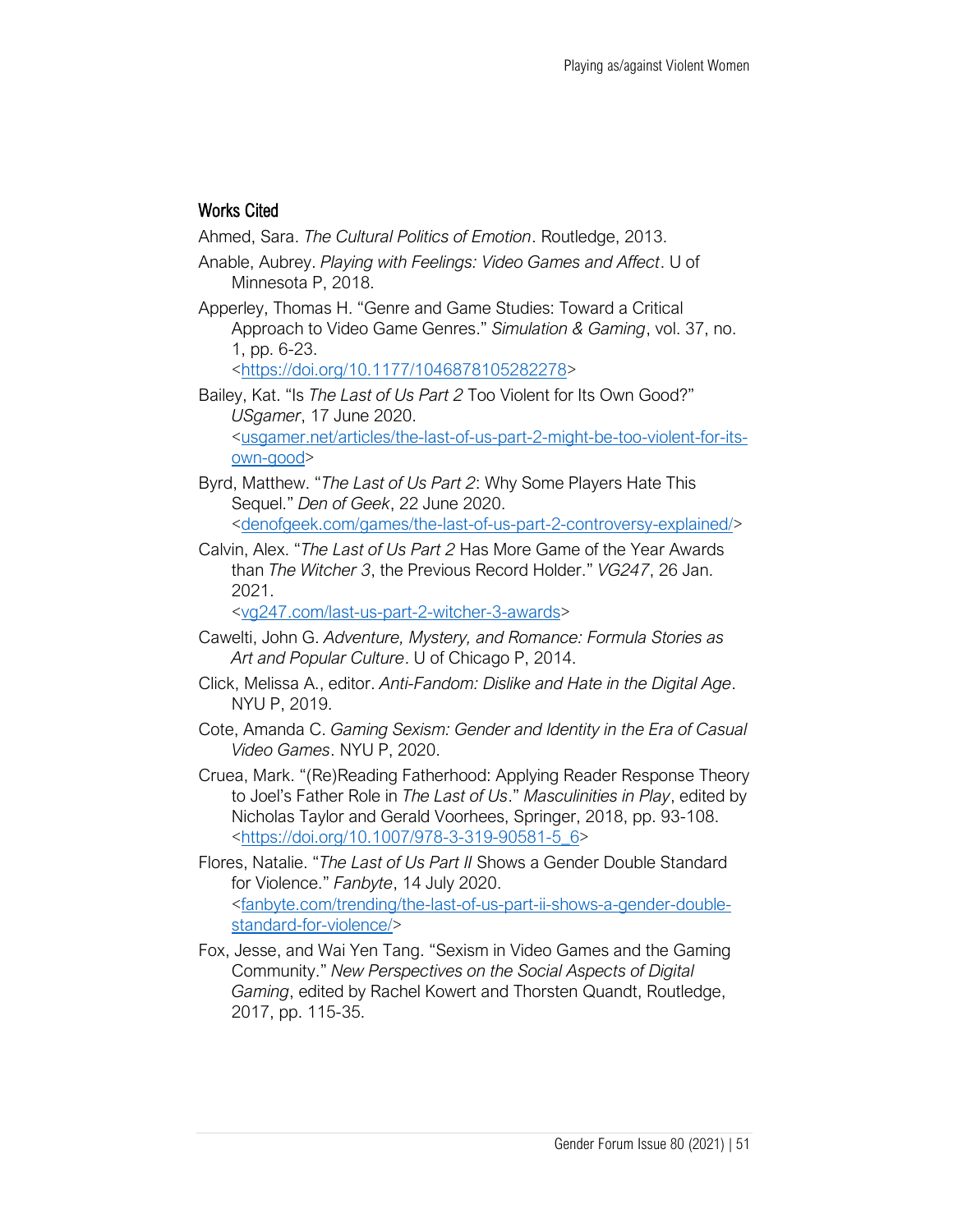- Garland, Tammy S., et al. "Gender Politics and *The Walking Dead*: Gendered Violence and the Reestablishment of Patriarchy." *Feminist Criminology*, vol. 13, no. 1, Jan. 2018, pp. 59-86. [<https://doi.org/10.1177/1557085116635269>](https://doi.org/10.1177/1557085116635269)
- Glennon, Jen. "2020's Most Controversial Video Game Reveals the Worst Thing about Fandom." *Inverse*. [<inverse.com/gaming/last-of-us-2-goty](http://www.inverse.com/gaming/last-of-us-2-goty-abby-controversy)[abby-controversy>](http://www.inverse.com/gaming/last-of-us-2-goty-abby-controversy) Accessed 21 Sept. 2021.
- Green, Amy M. "The Reconstruction of Morality and the Evolution of Naturalism in *The Last of Us*." *Games and Culture*, vol. 11, no. 7-8, Nov. 2016, pp. 745-63. [<https://doi.org/10.1177/1555412015579489>](https://doi.org/10.1177/1555412015579489)
- Halberstam, Jack. *Female Masculinity*. Duke UP, 2019.
- Hill, Melvin G. "Tale of Two Fathers: Authenticating Fatherhood in Quantic Dream's *Heavy Rain: The Origami Killer* and Naughty Dog's *The Last of Us*." *Pops in Pop Culture: Fatherhood, Masculinity, and the New Man*, edited by Elizabeth Podnieks, Palgrave Macmillan, 2016, pp. 159-76.

[<https://doi.org/10.1007/978-1-137-57767-2\\_9>](https://doi.org/10.1007/978-1-137-57767-2_9)

- Jones, Rebecca. "'Endure and Survive': Evolving Female Protagonists in *Tomb Rider* and *The Last of Us*." *Gender and Contemporary Horror in Comics, Games and Transmedia*, edited by Robert Shail et al., Emerald Publishing, 2019, pp. 31-41.
- Keetley, Dawn, editor. *The Politics of Race, Gender and Sexuality in* The Walking Dead: *Essays on the Television Series and Comics*. McFarland, 2018.
- *The Last of Us*. Naughty Dog, Sony, 2013.
- *The Last of Us Part II*. Naughty Dog, Sony, 2020.
- Levine, Caroline. *Forms: Whole, Rhythm, Hierarchy, Network*. Princeton UP, 2017.
- Loy, R. Philip. *Westerns in a Changing America, 1955-2000*. McFarland, 2004.
- MacLeod, Riley. "I Have Mixed Feelings about *The Last Of Us Part 2*'s Trans Character." *Kotaku*, 2 July 2020. [<kotaku.com/i-have-mixed-feelings-about-the-last-of-us-part-2s-tran-](http://www.kotaku.com/i-have-mixed-feelings-about-the-last-of-us-part-2s-tran-1844245756)[1844245756>](http://www.kotaku.com/i-have-mixed-feelings-about-the-last-of-us-part-2s-tran-1844245756)
- Magnet, Shoshana. "Playing at Colonization: Interpreting Imaginary Landscapes in the Video Game *Tropico*." *Journal of Communication*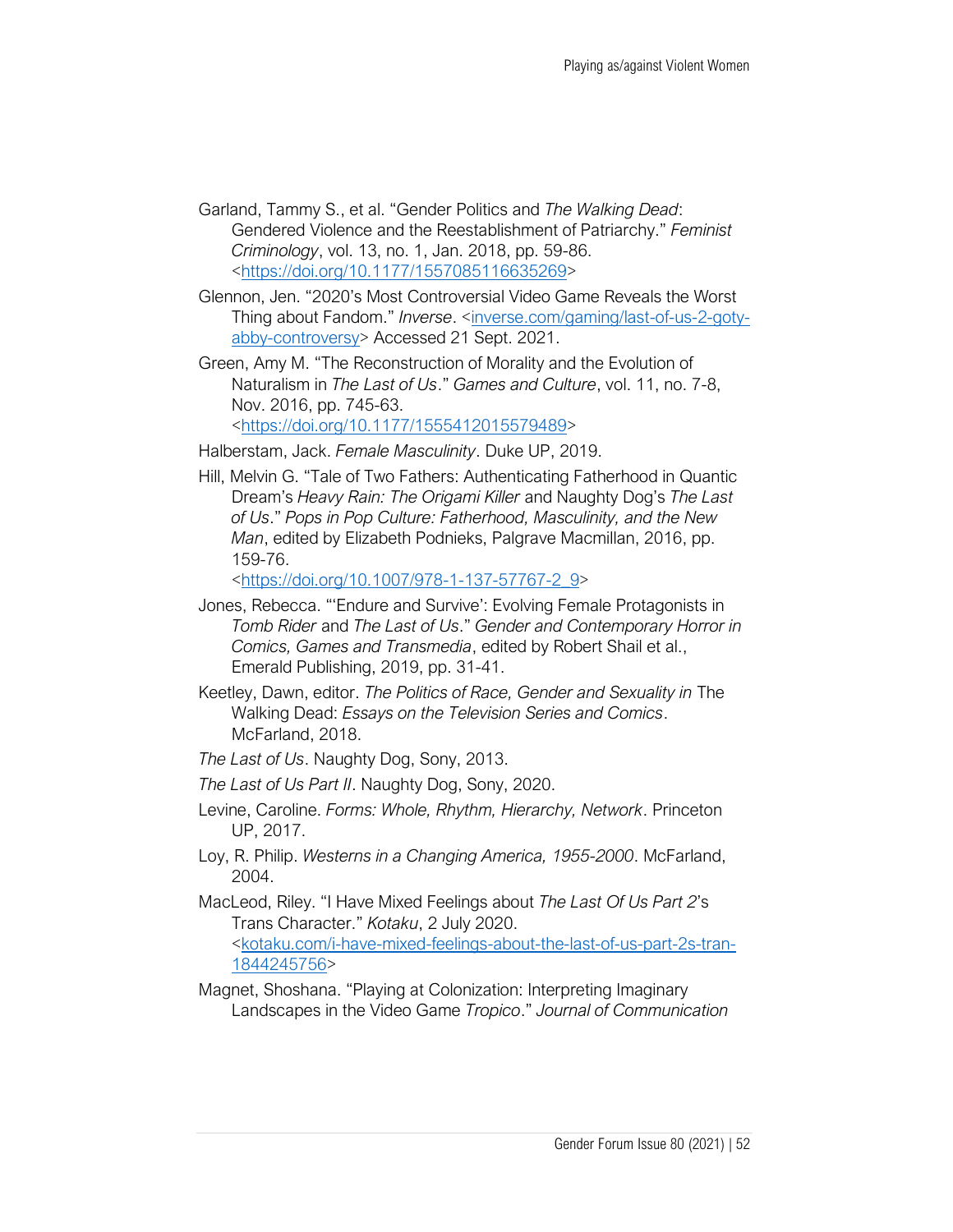*Inquiry*, vol. 30, no. 2, Apr. 2006, pp. 142-62. [<https://doi.org/10.1177/0196859905285320>](https://doi.org/10.1177/0196859905285320)

- Malkowski, Jennifer, and TreaAndrea M. Russworm, editors. *Gaming Representation: Race, Gender, and Sexuality in Video Games*. Indiana UP, 2017.
- Markey, Patrick M., and Christopher J. Ferguson. *Moral Combat: Why the War on Violent Video Games Is Wrong*. BenBella Books, 2017.
- Muncy, Julie. "The Trans Narrative in '*The Last of Us Part II*' Is Compelling. There's so Much More to Be Done." *Washington Post*, 21 July 2020. [<washingtonpost.com/video-games/2020/07/21/trans-narrative-last](http://www.washingtonpost.com/video-games/2020/07/21/trans-narrative-last-us-part-ii-is-compelling-theres-so-much-more-be-done/)[us-part-ii-is-compelling-theres-so-much-more-be-done/>](http://www.washingtonpost.com/video-games/2020/07/21/trans-narrative-last-us-part-ii-is-compelling-theres-so-much-more-be-done/)
- Murray, Soraya. "America Is Dead. Long Live America! Political Affect in *Days Gone*." *European Journal of American Studies*, vol. 16, no. 3, Sept. 2021.

[<https://doi.org/10.4000/ejas.17409>](https://doi.org/10.4000/ejas.17409)

- ---. *On Video Games: The Visual Politics of Race, Gender and Space*. I.B.Tauris, 2017.
- Pérez-Latorre, Óliver. "Post-Apocalyptic Games, Heroism and the Great Recession." *Game Studies*, vol. 19, no. 3, Dec. 2019. [<gamestudies.org/1903/articles/perezlatorre>](http://www.gamestudies.org/1903/articles/perezlatorre)
- Ruberg, Bonnie, and Adrienne Shaw, editors. *Queer Game Studies.* U of Minnesota P, 2017.
- Schubert, Stefan. *Narrative Instability: Destabilizing Identities, Realities, and Textualities in Contemporary American Popular Culture.* Winter, 2019.
- Sims, David. "*The Last of Us Part II* Tests the Limits of Video-Game Violence." *The Atlantic*, 1 July 2020. [<theatlantic.com/culture/archive/2020/07/the-last-of-us-limits-video](http://www.theatlantic.com/culture/archive/2020/07/the-last-of-us-limits-video-game-violence/613696/)[game-violence/613696/>](http://www.theatlantic.com/culture/archive/2020/07/the-last-of-us-limits-video-game-violence/613696/)
- Tassi, Paul. "*The Last Of Us Part 2*: What's The Problem Here, Exactly?" *Forbes*, 20 June 2020. [<www.forbes.com/sites/paultassi/2020/06/20/the-last-of-us-part-2](http://www.forbes.com/sites/paultassi/2020/06/20/the-last-of-us-part-2-whats-the-problem-here-exactly/) [whats-the-problem-here-exactly/>](http://www.forbes.com/sites/paultassi/2020/06/20/the-last-of-us-part-2-whats-the-problem-here-exactly/)
- Tringham, Neal Roger. *Science Fiction Video Games*. CRC, 2014.
- Trumbore, Dave. "*Last of Us 2* Controversy Still Remains One Year Later." Collider, 19 June 2021.

[<collider.com/last-of-us-2-controversy-explained/>](http://www.collider.com/last-of-us-2-controversy-explained/)